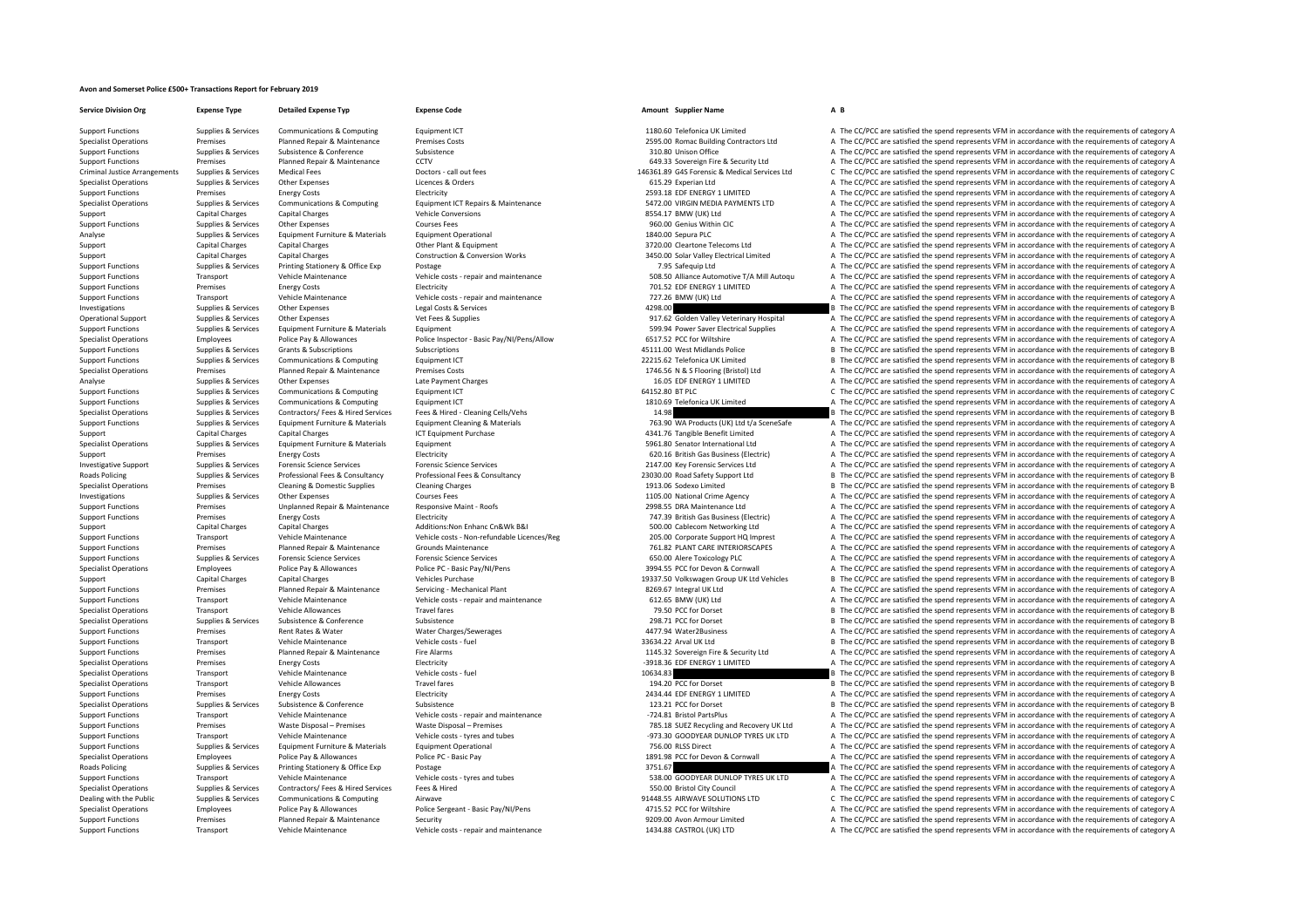Transport Vehicle Workshops/Maintenance Vehicle recovery examples a recovery a category of the CC/PCC are satisfied the spend represents VFM in accordance with the requirements of category A

Support Functions Supplies & Services Printing Stationery & Office Exp Printing Stationery & Office Exp Printing 581.50 Pearson Education Ltd Station Ltd A The CC/PCC are satisfied the spend represents VFM in accordance wi Specialist Operations Supplies & Services Equipment Furniture & Materials Equipment Furniture & Materials Equipment 509.00 A The CC/PCC are satisfied the spend represents VFM in accordance with the requirements of category Investigative Support Supplies & Services Forensic Science Services Forensic Science Services Forensic Science Services Forensic Science Services Forensic Science Services and Development of category A The CC/PCC are satis Support Capital Charges Capital Charges Other Plant & Equipment Other Plant A The CC/PCC are satisfied the spend represents VFM in accordance with the requirements of category A Support Functions Supplies & Services Catering Catering Catering Catering Catering Catering Catering Catering Catering Catering Catering Catering Catering Category A The CC/PCC are satisfied the spend represents VFM in acc Criminal Justice Arrangements Supplies & Services Other Expenses Remand costs Remand costs 1267.50 WA Products (UK) Ltd t/a SceneSafe A The CC/PCC are satisfied the spend represents VFM in accordance with the requirements Support Functions Supporters Services Communications & Computing Faulthornt ICT Hardware Purch 915.00 915.00 A The CC/PCC are satisfied the spend represents VFM in accordance with the requirements of category A Suppoint Supplies & Services Other Expenses Legal Fees 3rd Party 14760.77 14760.77 B The CC/PCC are satisfied the spend represents VFM in accordance with the requirements of category B Support Functions Supplies & Services Other Expenses Courses Fees Courses Fees 1601.25 A The CC/PCC are satisfied the spend represents VFM in accordance with the requirements of category A Support Functions Courses Fees 16 Supplies & Services Equipment Furniture & Materials Equipment Operational 2588.25 Cardiac Science Holdings (UK) Ltd A The CC/PCC are satisfied the spend represents VFM in accordance with the requirements of category A Local Policing Supplies & Services Subsistence Subsistence Subsistence Subsistence Subsistence Subsistence Subsistence Subsistence Subsistence Subsistence Subsistence Subsistence Subsistence Subsistence Subsistence Subsist Analyse environment and the second areas of the Supplies & Services Professional Fees & Consultancy Professional Fees & Consultancy Professional Fees & Consultancy Professional Fees & Consultancy and the consultance and th Support Functions Transport Vehicle Hire Wehicle Engine Hired Vehicle Costs Hired Vehicle Costs 1162.50 COUNTY CARS A The CC/PCC are satisfied the spend represents VFM in accordance with the requirements of category A The Investigations Supplies & Services Professional Fees & Consultancy Professional Fees & Consultancy Professional Fees & Consultancy Professional Fees & Consultancy 1157.65 A The CC/PCC are satisfied the spend represents VFM Support Capital Charges Capital Charges Capital Charges Other Plant & Equipment 3720.00 Cleartone Telecoms Ltd A The CC/PCC are satisfied the spend represents VFM in accordance with the requirements of category A Criminal lustice Arrangements Sunnlies & Services Professional Fees & Consultancy Professional Fees & Consultancy Professional Fees & Consultancy Professional Fees & Consultancy Professional Fees & Consultancy Professional expenses Cost Of Appeals Cost Of Appeals Cost Of Appeals Cost Of Appeals Cost Of Appeals Cost Of Appeals Cost Of Appeals Cost Of Appeals Cost Of Appeals Cost of Appeals Cost of Appeals Cost of Appeals Cost of Appeals Cost Support Functions Premises Planned Repair & Maintenance Intruder Alarms 500.50 Sovereign Fire & Security Ltd A The CC/PCC are satisfied the spend represents VFM in accordance with the requirements of category A Support Functions Supplies & Services Other Expenses Legal Costs & Services Legal Costs A Cell Costs Category A SERVICE are satisfied the spend represents VFM in accordance with the requirements of category A Legal Costs A Local Policians<br>A The CC/PCC are satisfied the spend represents VFM in accordance with the requirements of category A Support Support Support Services Other Expenses Courses Fees Courses Fees and the service of the CC/PCC are satisfied the spend represents VFM in accordance with the requirements of category A Analyse Transport Vehicle Allowances Vehicle mileage allowance Vehicle mileage allowance Vehicle mileage allowance 12911.66 B The CC/PCC are satisfied the spend represents VFM in accordance with the requirements of categor Support Support Support Subsistence Subsistence Accommodation and accommodation 848.00 A The CC/PC are satisfied the spend represents VFM in accordance with the requirements of category A Analyse Supplies & Services Printing Stationery & Office Exp Printing Stationery & Office Exp Printing 567.50 Xerox (UK) Ltd A The CC/PCC are satisfied the spend represents VFM in accordance with the requirements of catego Analyse Supplies & Services Subsistence & Conference Conference & Meeting Expenses 75.00 Gloucestershire Football Associatio A The CC/PCC are satisfied the spend represents VFM in accordance with the requirements of category A Support Functions Transport Vehicle Maintenance Vehicle costs - repair and maintenance Vehicle Costs - repair and maintenance and the COSS.35 Bristol PartsPlus A The CC/PCC are satisfied the spend represents VFM in accorda PCC Third Party Payments Payments to Clients Grants Voluntary Orgs Grants Crants Crants Crants Crants Crants Crants Crants Crants Crants Crants Crants Crants Crants Crants Crants Crants Crants Crants Crants Crants Crants C Specialist Operations Premises Planned Repair & Maintenance Premises Costs Premises Costs 1146.00 Avon Armour Limited A The CC/PCC are satisfied the spend represents VFM in accordance with the requirements of category A Support Functions Premises Premises Waste Disposal – Premises Waste Disposal – Premises Waste Disposal – Premises Waste Disposal – Premises Waste Disposal – Premises Waste Disposal – Premises 823.00 Perrys Recycle and Disp Premises Rent Rates & Water Landlords Service Charge 2012 3750.00 Avon Fire & Rescue A The CC/PCC are satisfied the spend represents VFM in accordance with the requirements of category A Supplies & Supplies & Services Professional Fees & Consultancy Professional Fees & Consultancy Professional Fees & Consultancy Professional Fees & Consultancy Professional Fees & Consultancy Professional Fees & Consultancy Support Capital Charges Capital Charges Capital Charges ICT Equipment Purchase 150110.76 BT PLC 1902 2010.76 BT PLC COMPOS 2011 COMPOS CONFIDENT CONTROLLER CONFIDENT CONTROLLER SUPPORT AT A CONFIDENT CONFIDENT CONFIDENT CO Support Support Support Other Expenses Legal Fees 3rd Party 1733.00 A The CC/PC are satisfied the spend represents VFM in accordance with the requirements of category A Support Supplies & Services Other Expenses Courses Fees Courses Fees Courses Fees 695.00 DENISE NATHAN CONSULTANCY LTD A The CC/PCC are satisfied the spend represents VFM in accordance with the requirements of category B<br>P B The CC/PCC are satisfied the spend represents VFM in accordance with the requirements of category B Support Capital Charges Capital Charges Papital Charges Vehicle Conversions Vehicle Conversions 8554.17 BMW (UK) Ltd A The CC/PCC are satisfied the spend represents VFM in accordance with the requirements of category A Support Capital Charges Capital Charges Vehicle Conversions Vehicle Conversions 7148.85 BMW (UK) Ltd A The CC/PCC are satisfied the spend represents VFM in accordance with the requirements of category A Specialist Operations Supplies & Services Subsistence Subsistence Subsistence Subsistence Subsistence Subsistence Subsistence Subsistence Subsistence Subsistence Subsistence Subsistence Subsistence Subsistence Subsistence Analyse Supplies & Services Other Expenses Publicity & Promotions Publicity & Promotions Analyse Analyse Analyse COUNCIL A The CC/PCC are satisfied the spend represents VFM in accordance with the requirements of category A Support Functions Transport Vehicle Maintenance Vehicle Costs - repair and maintenance Vehicle costs - repair and maintenance and the Support Commercials Ltd A The CC/PCC are satisfied the spend represents VFM in accordanc Support Functions Employees Police Staff Pay & Allowances Staffing Agency 1248.00 University Hospitals Bristol NHS FT A The CC/PCC are satisfied the spend represents VFM in accordance with the requirements of category A Specialist Operations Employees Police Staff Pay & Allow & Overtime Police Staff - Basic Pay/NI/Pens/Overtime<br>
Support Functions Supplies & Services Professional Fees & Consultancy Professional Fees & Consultancy Professio Support Functions Supplies & Services Professional Fees & Consultancy Professional Fees & Consultancy Professional Fees & Consultancy Professional Fees & Consultancy Professional Fees & Consultancy Professional Fees & Cons Roads Policing Supplies Services Printing Stationery & Office Exp Printing Printing Printing 2016 Contents 151.00 Xerox (UK) Ltd A The CC/PCC are satisfied the spend represents VFM in accordance with the requirements of ca Support Functions Premises Planned Repair & Maintenance Alterations - Health & Safety 1240.00 Virtua UK Ltd A The CC/PCC are satisfied the spend represents VFM in accordance with the requirements of category A Support Func Premises Energy Costs Gas Gas Gas Gas CORONA ENERGY RETAIL 4 LTD A The CC/PCC are satisfied the spend represents VFM in accordance with the requirements of category A Support of the spend represents VFM in accordance with Support Functions Support Support Support Support Support Accommodation Accommodation and the context of category A The CC/PCC are satisfied the spend represents VFM in accordance with the requirements of category A PCC Third Party Payments Payments of Clients Grants Columbary Orgs Grants Payments Grants Columbary Orgs 24747.75 Victim Support 24747.75 Victim Support B The CC/PCC are satisfied the spend represents VFM in accordance wit Specialist Operations Supplies & Services Subsistence Subsistence Subsistence Subsistence Subsistence Subsistence Subsistence Subsistence Subsistence Subsistence Subsistence Subsistence Subsistence Subsistence B and the CO Support Functions Supplies & Services Professional Fees & Consultancy Professional Fees & Consultancy Professional Fees & Consultancy Cases Consultancy SUD. COND Hands Free Computing Ltd A The CC/PCC are satisfied the spen Energy Costs Cas Control Casts Gas 1863.10 CORONA ENERGY RETAIL 4 LTD A The CC/PCC are satisfied the spend represents VFM in accordance with the requirements of category A Support in a cost of the result of the requirement Support Supplies Supplies & Services Other Expenses Legal Fees 3rd Party Legal Fees 3rd Party 2292.27 229.27 A The CC/PCC are satisfied the spend represents VFM in accordance with the requirements of category A Services Pa Support Functions Premises Planned Repair & Maintenance Servicing Agreements 2646.80 PHS Group Ltd A The CC/PCC are satisfied the spend represents VFM in accordance with the requirements of category A The Croup Ltd A The C Specialist Operations Transport Vehicle Allowances Travel fares Travel fares Travel fares Travel fares Travel fares and the spend represents VFM in accordance with the requirements of category B Sheet Greenor A Sheet B She Support Third Party Payments Payments of Clients Grants - Voluntary Orgs Grants - Voluntary Orgs and A The COPCC are satisfied the spend represents VFM in accordance with the requirements of category A Clients Cranted Cran Investigative Support Supplies & Services Forensic Science Services Forensic Science Services Forensic Science Services Forensic Science Services Forensic Science Services Forensic Science Services Forensic Science Service Criminal Justice Arrangements Supplies & Services Communications & Computing Equipment ICT Hardware Purch example to the SUP COMENT ON SUPPORT ON SUPPORT ON THE COPCC are satisfied the spend represents VFM in accordance wi Analyse Capital Financing External Interest Debt Charges - Interest Debt Charges - Interest Debt Charges - Interest 11431.58 Public Works Loan Board B The CC/PCC are satisfied the spend represents VFM in accordance with th Investigations Supplies Services Other Expenses Courses Fees Supplies The COURS Courses Fees 548.00 National Crime Agency A The CC/PCC are satisfied the spend represents VFM in accordance with the requirements of category Support Functions Premises Planned Repair & Maintenance Alterations - Health & Safety 1150.00 Virtua UK Ltd A The CC/PCC are satisfied the spend represents VFM in accordance with the requirements of category A The CC/PC ar Support Functions Transport Vehicle Maintenance Vehicle costs – tyres and tubes 690.00 GOODYEAR DUNLOP TYRES UK LTD A The CC/PCC are satisfied the spend represents VFM in accordance with the requirements of category A Specialist Operations Employees Police Staff Pay & Allow & Overtime Police Staff - Basic Pay/NI/Pens/Overtime 15218.65 PCC for Dorset Basic Pay Allow A Detailed the spend the requirements of category B Support Functions Transport Vehicle Maintenance Vehicle costs - repair and maintenance 2195.51 SJ Cook & Sons Ltd A The CC/PCC are satisfied the spend represents VFM in accordance with the requirements of category A Real o Roads Policing Supplies Republies A Services Printing Stationery & Office Exp Postage 3977.28 A The CC/PCC are satisfied the spend represents VFM in accordance with the requirements of category A Specialist Operations Employees Employees Police Pay & Allow & Overtime Police PC - Basic Pay/N/Pens/Overtime<br>
Suppliers (attering catering Catering Catering Catering Catering Catering Catering Catering Catering Catering Investigations Supplies & Services Catering Catering Catering Catering Catering Catering Catering Catering Catering Catering Catering Catering Catering Catering Catering Catering Catering Catering Catering Catering Categor Investigative Support Support Supportes Supportes Supportes Forensic Science Services Forensic Science Services Forensic Science Services Forensic Science Services exportes Supported as a same and the CC/PCC are satisfied Support Functions Transport Vehicle Maintenance Vehicle Costs - repair and maintenance S23.60 MOBILE WINDSCREENS LTD A The CC/PCC are satisfied the spend represents VFM in accordance with the requirements of category A Specialist Operations Transport Vehicle Allowances Travel fares Travel fares Travel fares Travel fares Travel fares and the content of category B The CC/PCC are satisfied the spend represents VFM in accordance with the req Roads Policing Supplies & Services Other Expenses Courses Fees Courses Fees 1957.00 Blue Screen IT A The CC/PCC are satisfied the spend represents VFM in accordance with the requirements of category A Support Premises Cleaning & Domestic Supplies Cleaning Charges Cleaning Charges 2502.25 Sodexo Limited B The CC/PCC are satisfied the spend represents VFM in accordance with the requirements of category B and spend represe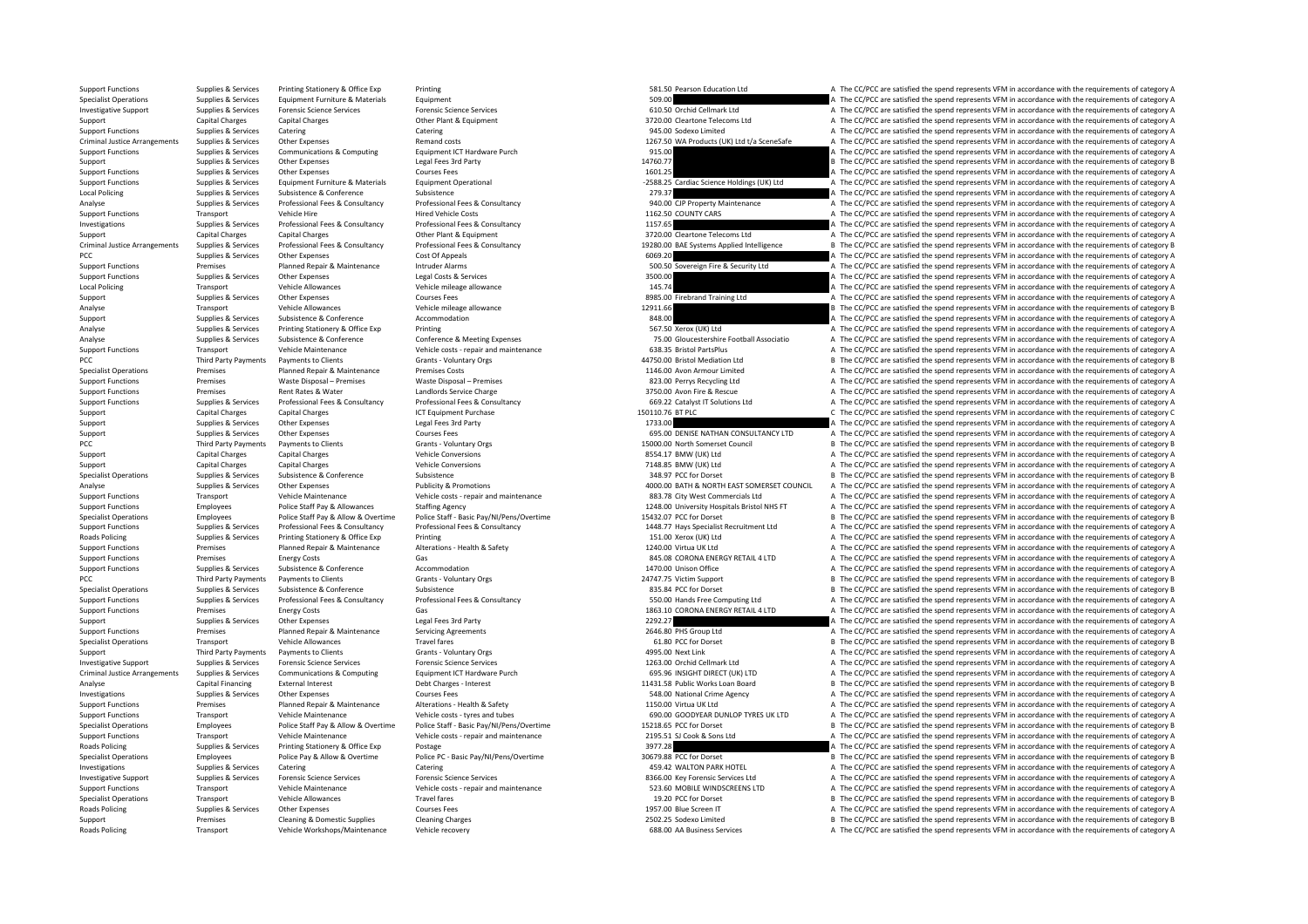Support Support Support Other Expenses Legal Costs & Services 2520.00 A The CC/PCC are satisfied the spend represents VEM in accordance with the requirements of category A

Specialist Operations Premises Premises Rent Rates & Water Landlords Service Charge Landlords Service Charge Landlords Service Charge Landlords Service Charge Crime Agency -7895.25 National Crime Agency A The CC/PCC are sa

Investigations Supplies & Services Other Expenses Neward Scheme Supplies Reward Scheme 500.00 PCC for Wiltshire A The CC/PCC are satisfied the spend represents VFM in accordance with the requirements of category A Support Functions Premises Rent Rates & Water Rents Rents Rents Rents Rents Rents Rents Rents Rents Rents Rents Rents Rents Rents Rents Rents Rents Rents Rents Rents Rents Rents Rents Rents Rents Rents Rents Rents Rents Re Support Functions Premises Planned Repair & Maintenance Estates Costs 7865.00 Grinters Limited 7865.00 Grinters Limited A The CC/PCC are satisfied the spend represents VFM in accordance with the requirements of category A Energy Costs **Electricity** Electricity and the support A1595.56 EDF ENERGY 1 LIMITED and The CC/PCC are satisfied the spend represents VFM in accordance with the requirements of category B Printing Stationery & Office Exp Roads Policing Supplies & Services Printing Stationery & Office Exp Postage Protage 1101.75 PURCHASE POWER A The CC/PCC are satisfied the spend represents VFM in accordance with the requirements of category A Support Functions Supplies & Services Other Expenses Courses Fees Courses Fees 1183.74 Bristol Management Centre Ltd A The CC/PCC are satisfied the spend represents VFM in accordance with the requirements of category A Specialist Operations Transport Vehicle Allowances Travel fares Travel fares and the spend requirements of category B The CC/PCC are satisfied the spend represents VFM in accordance with the requirements of category B Support Functions Transport Vehicle Maintenance Vehicle Costs - repair and maintenance 917.88 BMW (UK) Ltd A The CC/PCC are satisfied the spend represents VFM in accordance with the requirements of category A Support Functions Supplies & Services Printing Stationery & Office Exp Postage Principal Postage 801.87 Neopost Ltd A The CC/PCC are satisfied the spend represents VFM in accordance with the requirements of category A Cher Operational Support Supplies & Services Equipment Furniture & Materials Equipment Equipment Equipment Support Support Support Support Support Support Support Support Support Support Support Support Support Support Support Support Capital Charges Capital Charges Capital Charges ICT Equipment Purchase 1795.00 Cablecom Networking Ltd A The CC/PCC are satisfied the spend represents VFM in accordance with the requirements of category A The Cripp PCC Third Party Payments Payments of Clients Grants → Crants → Voluntary Orgs Grants → Voluntary Orgs 8750.00 THE BRANDON TRUST A The CC/PCC are satisfied the spend represents VFM in accordance with the requirements of c Operational Support Supplies & Services Equipment Furniture & Materials Loose Furniture Conservant Community Community Community Community Community Community Community Community Community Community Community Community Com Analyse Supplies & Services Equipment Furniture & Materials Equipment Equipment and the state of the Services Equipment A The CC/PCC are satisfied the spend represents VFM in accordance with the requirements of category A Transport Vehicle Allowances Travel fares Travel fares Travel fares and the Travel fares and the CONSECT of Dorset Category B The CC/PCC are satisfied the spend represents VFM in accordance with the requirements of categor Roads Policing Supplies & Supplies & Services Communications & Computing Equipment ICT Hardware Purch<br>
Support Functions Analysis And Support of the Expenses of the Support of the COMPAC distance with the requirements of c Support Functions Supplies & Services Other Expenses Legal Costs & Services Legal Costs & Services Legal Costs & Services 813.00 A The CC/PCC are satisfied the spend represents VFM in accordance with the requirements of ca Investigations Supplies Services Other Expenses Legal Costs & Services 226.00 A The CC/PC are satisfied the spend represents VFM in accordance with the requirements of category A The CC/PC are satisfied the spend represent Investigative Support Supplies & Services Medical Fees Drugs & Medical Requisites Drugs & Medical Requisites Drugs & Medical Requisites Drugs & Medical Requisites and the media and the media and the CC/PCC are satisfied th Premises Unplanned Repair & Maintenance Responsive Maint - Ext Works 1256.00 STQ SAFET QUIP A The CC/PCC are satisfied the spend represents VFM in accordance with the requirements of category A Support Capital Charges Capital Charges Capital Charges Construction & Conversion Works 1755.20 AVON ROAD MARK LTD A The CC/PCC are satisfied the spend represents VFM in accordance with the requirements of category A Vehic Support Functions Transport Vehicle Maintenance Vehicle costs - repair and maintenance Vehicle costs - repair and maintenance and a Support Costs and COPC are satisfied the spend represents VFM in accordance with the requi Support Functions Premises Premises Rent Rates & Water Rents Rents Rents Rents Rents Rents Rents Rents 2075.00 Thornbury Town Council A The CC/PCC are satisfied the spend represents VFM in accordance with the requirements Local Policing Supplies Subsistence Subsistence Subsistence Subsistence Subsistence Subsistence Subsistence Subsistence 249.65 A The CC/PCC are satisfied the spend represents VFM in accordance with the requirements of cate Support Functions Supplies & Services Communications & Computing Equipment ICT Software 1500.00 Getmapping PLC A The CC/PCC are satisfied the spend represents VFM in accordance with the requirements of category A Support Functions Supplies & Services Communications & Computing Equipment ICT Equipment ICT 20174.35 British Telecom PLC Baritsh Telecom PLC B The CC/PCC are satisfied the spend represents VFM in accordance with the requi Support Functions Supplies & Services Communications & Computing Equipment ICT Repairs & Maintenance 1809.95 PJ & RHS LTD A The CC/PCC are satisfied the spend represents VFM in accordance with the requirements of category Support Support Support Services Other Expenses Legal Fees 3rd Party 583.33 Services and the CC/PC are satisfied the spend represents VFM in accordance with the requirements of category A Support Functions Supplies & Services Equipment Furniture & Materials Equipment Equipment 1291.63 Back Care Solutions Ltd A The CC/PCC are satisfied the spend represents VFM in accordance with the requirements of category PCC Supplies A Supplies A Service Contractors Consulting Lt A The CC/PCC are satisfied the spend represents VFM in accordance with the requirements of category A The CC/PC are satisfied the spend represents VFM in accordan Supplies & Services Communications & Computing Equipment ICT Repairs & Maintenance 9391.50 IBM (United Kingdom) Ltd A The CC/PCC are satisfied the spend represents VFM in accordance with the requirements of category A Specialist Operations Supplies & Services Subsistence Subsistence Subsistence Subsistence Subsistence Subsistence 2016 Subsistence Subsistence Subsistence Subsistence Subsistence Subsistence Subsistence 2016 Subsistence Co Local Policing Supplies Services Subsistence & Conference Conference Conference Conference Conference Conference Conference Conference Conferences 1282.46 Junction 24 Ltd A The CC/PCC are satisfied the spend represents VFM Support Premises Energy Costs Energy Costs Electricity Electricity Electricity Electricity Electricity Electricity Electricity and the magnetic The analysis and the CONSC are satisfied the spend represents VFM in accordanc B The CC/PCC are satisfied the spend represents VFM in accordance with the requirements of category B Analyse Transport Vehicle Allowances Vehicle mileage allowance Vehicle mileage allowance vehicle mileage allowance 3747.27 A The CC/PCC are satisfied the spend represents VFM in accordance with the requirements of category Support Supplies & Services Equipment - Consumables Equipment - Consumables Equipment - Consumables Equipment - Consumables Equipment - Consumables and the spend represents VFM in accordance with the requirements of catego Support Functions Supporters Forensic Science Services Forencic Science Services Forencic Science Services Forencic Science Services Forencic Science Services Forencic Science Services Forencic Science Services Forencic Sc Support Functions Supplies & Services Communications & Computing Equipment ICT examples and the state of the COMPUTER Telefonica UK Limited A The CC/PCC are satisfied the spend represents VFM in accordance with the require Support Functions Premises Energy Costs Energy Costs Electricity Electricity Electricity Electricity Electricity Electricity and the spend represents of the Support B The CC/PCC are satisfied the spend represents VFM in ac Support Capital Charges Capital Charges Support Capital Charges Vehicle Conversions of the Conversions 612.90 Halls Electrical Itd A The CC/PCC are satisfied the spend represents VFM in accordance with the requirements of Roads Policing Supplies & Supplies & Services Other Expenses 2000 Courses Fees 2000 Courses Fees 2400.00 TMS CONSULTANCY 2000.00 TMS CONSULTANCY A The CC/PCC are satisfied the spend represents VFM in accordance with the re Specialist Operations Supplies & Services Other Expenses Courses Fees Courses Fees 1295.00 The Knowledge Academy Limited A The CC/PCC are satisfied the spend represents VFM in accordance with the requirements of category A Support Functions Support Premises Energy Costs Gas 1350.90 CORONA ENERGY RETAIL 4 LTD A The CC/PCC are catisfied the spend represents VFM in accordance with the requirements of category A Support Functions Supplies & Services Equipment Furniture & Materials Equipment Equipment Equipment Equipment Equipment Equipment and the Support of the Service of the CC/PCC are satisfied the spend represents VFM in accor Support Functions and Employees and indirect Employee Expenses Refunds Contributions Refunds contributions and the contributions 1287.30 A The CC/PCC are satisfied the spend represents VFM in accordance with the requirem Support Functions Premises Rent Rates & Water Hire of Accommodation Hire of Accommodation 5000.33 BRISTOL MARRIOTT ROYAL HOTEL A The CC/PCC are satisfied the spend represents VFM in accordance with the requirements of cate Support Functions Premises Planned Repair & Maintenance Servicing - Mechanical Plant 12879.00 Integral UK Ltd B The CC/PCC are satisfied the spend represents VFM in accordance with the requirements of category B Servicing Support Functions Premises Planned Repair & Maintenance Servicing – Lifts 1448.98 Jackson Lift Services Ltd A The CC/PCC are satisfied the spend represents VFM in accordance with the requirements of category A Support Functions Transport Vehicle Workshops/Maintenance Vehicle Materials vehicle Materials 656.45 Chubb Fire & Security Ltd A The CC/PCC are satisfied the spend represents VFM in accordance with the requirements of cate Operational Support Support Support Supplies A Service CONCC are satisfied the spend represents VFM in accordance with the requirements of category A<br>A The CC/PCC are satisfied the spend represents VFM in accordance with Support Functions Transport Vehicle Maintenance Vehicle costs – tyres and tubes vehicle costs – tyres and tubes<br>Support Functions Support Functions of the CONTENTING CONTENTING THE CONTENTING CONTENTING THE CONTENTING THE<br> Support Functions Supplies & Services Communications & Computing Equipment ICT Repairs & Maintenance 7985.00 CIVICA UK LTD A The CC/PCC are satisfied the spend represents VFM in accordance with the requirements of category Support Functions Supplies & Services Other Expenses Legal Costs & Services 2600.00 2600.00 A The CC/PCC are satisfied the spend represents VFM in accordance with the requirements of category A Support Functions Premises Premises Energy Costs Energy Costs Electricity Electricity Electricity Electricity Electricity Electricity Electricity energy and the spend represents VFM in accordance with the requirements of c Investigative Support Supplies & Services Forensic Science Services Forensic Science Services Forensic Science Services Forensic Science Services exprises to the San David Care and Say 7.00 Key Forensic Services Ltd A The Supplies & Services Professional Fees & Consultancy Professional Fees & Consultancy Professional Fees & Consultancy Professional Fees & Consultancy Professional Fees & Consultancy Professional Fees & Consultancy Profession Support Functions Premises Planned Repair & Maintenance Servicing Agreements 1599 Servicing Agreements 1556.26 PHS Group Ltd A The CC/PCC are satisfied the spend represents VFM in accordance with the requirements of catego Analyse Supplies Services Other Expenses Late Payment Charges Late Payment Charges 10.59 EDF ENERGY 1 LIMITED A The CC/PCC are satisfied the spend represents VEM in accordance with the requirements of category A Support Functions Supplies & Services Other Expenses Cost Of Appeals Cost Of Appeals Cost Of Appeals Cost Of Appeals Cost Of Appeals and the Service of Appeals and the COPCC are satisfied the spend represents VFM in accord Support Functions Supplies & Services Professional Fees & Consultancy Professional Fees & Consultancy Professional Fees & Consultancy Professional Fees & Consultancy Professional Fees & Consultancy Professional Fees & Cons Specialist Operations Employees Police Pay & Allowances Police Superintendent - Basic Pay/NI/Pens and a server and the CC/PCC are satisfied the spend represents VFM in accordance with the requirements of category A Police Support Premises Rent Rates & Water Rents Rents Rents Rents Rents and maintenance 37515.00 NATIONAL CAR PARKS LTD B The CC/PCC are satisfied the spend represents VFM in accordance with the requirements of category B vehicl Support Functions Transport Vehicle Maintenance Vehicle costs repair and maintenance 2110.00 Kennedys 2010.00 Kennedys A The CC/PCC are satisfied the spend represents VFM in accordance with the requirements of category A Support Functions Premises Premises Energy Costs Gas Gas Gas Contributions to Cher Forces Costs Gas 2603.98 CORONA ENERGY RETAIL 4 LTD A The CC/PCC are satisfied the spend represents VFM in accordance with the requirements A The CC/PCC are satisfied the spend represents VFM in accordance with the requirements of category A Support Supplies & Services Equipment - Consumables Equipment - Consumables Equipment - Consumables Equipment - Consumables Equipment - Consumables Equipment - Consumables Equipment - Consumables Equipment - Consumables A Investigative Support Supplies & Services Forensic Science Services Forensic Science Services Forensic Science Services Forensic Science Services Forensic Science Services and the comparator of the CC/PCC are satisfied the Disused Supplies & Services Printing Stationery & Office Exp Printing and Stationery A The CC/PCC are satisfied the spend represents VFM in accordance with the requirements of category A Support Functions Premises Energy Costs Electricity Electricity A Support FUNCTED A The CC/PCC are satisfied the spend represents VFM in accordance with the requirements of category A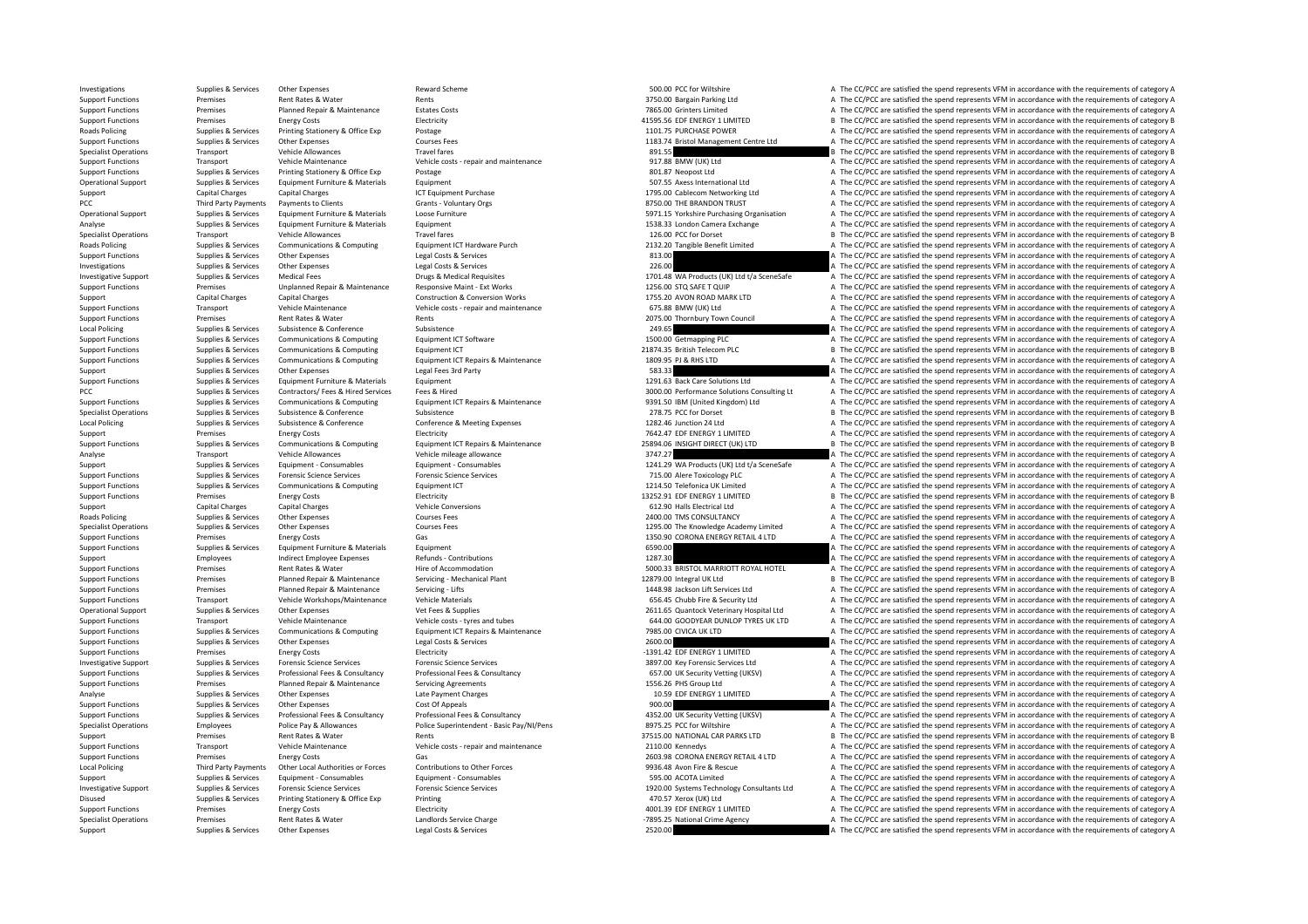Support Functions Premises Energy Costs Electricity Electricity 2006.08 EDF ENERGY 1 LIMITED A The CC/PCC are satisfied the spend represents VFM in accordance with the requirements of category A

Support Functions Supplies & Services Professional Fees & Consultancy Professional Fees & Consultancy Professional Fees & Consultancy Professional Fees & Consultancy Professional Fees & Consultancy Professional Fees & Cons Support Functions Transport Vehicle Allowances Vehicle mileage allowance Vehicle mileage allowance Vehicle mileage allowance Vehicle mileage allowance 12.07 A The CC/PCC are satisfied the spend represents VFM in accordance Support Functions Supplies & Services Other Expenses Legal Costs & Services Legal Costs & Services Legal Costs & Services Police PC - Basic Pay/N/Pens/Overtime Support and the CONCOSTER Support of The CC/PCC are satisfied B The CC/PCC are satisfied the spend represents VFM in accordance with the requirements of category B Support Capital Charges Capital Charges Anti-Browner Centres Anti-Browner Centres Anti-Browner Centres Anti-Browner Centres B The CC/PCC are satisfied the spend represents VFM in accordance with the requirements of categor Support Functions Transport Vehicle Maintenance Vehicle costs - repair and maintenance 2498.17 SJ Cook & Sons Ltd A The CC/PCC are satisfied the spend represents VFM in accordance with the requirements of category A Capital Charges Capital Charges Capital Charges Construction & Conversion Fees 1588.66 Kendall Kingscott Ltd A The CC/PCC are satisfied the spend represents VFM in accordance with the requirements of category A Supplies & Services Professional Fees & Consultancy Professional Fees & Consultancy Professional Fees & Consultancy Professional Fees & Consultancy Professional Fees & Consultancy Professional Fees & Consultancy Profession Investigations Supplies & Services Subsistence & Conference Conference Conference Meeting Expenses 100.00 WALTON PARK HOTEL A The CC/PCC are satisfied the spend represents VFM in accordance with the requirements of categor of the services of the seat of the content of the content of the content of the content of the content of the content of the content of the content of the content of the content of the content of the content of the content Support Capital Charges Capital Charges Capital Charges Other Plant & Equipment 1175.00 Cleartone Telecoms Ltd A The CC/PCC are satisfied the spend represents VFM in accordance with the requirements of category A Support Capital Charges Capital Charges Vehicles Purchase Vehicles Purchase 26300.02 Ford Motor Company Limited B The CC/PCC are satisfied the spend represents VFM in accordance with the requirements of category B Vehicles Operational Support Supplies & Services Other Expenses Vet Fees & Supplies Vet Fees & Supplies 882.70 Quantock Veterinary Hospital Ltd A The CC/PCC are satisfied the spend represents VFM in accordance with the requirements PCC Third Party Payments Payments of Clients Chents Crants Voluntary Orgs Grants Crants Crants Crants Crants Crants Crants Crants Crants Crants Crants and the Southmead Project B The CC/PCC are satisfied the spend represen Postage and Supplies and Supplies Supplies A The CC/PCC are satisfied the spend represents VFM in accordance with the requirements of category A Examport Transport Vehicle Maintenance Vehicle costs - repair and maintenance vehicle costs - repair and maintenance<br>
Support Functions Support Functions Support of the Experience of Courses Fees Courses Fees Courses Fees Support Functions Supplies & Services Other Expenses Courses Fees 1490.00 HELSTON GUNSMITHS AND A The CC/PCC are satisfied the spend represents VFM in accordance with the requirements of category A Services Fees 1490.00 HE Support Functions Supplies & Services Equipment Furniture & Materials Equipment Equipment Equipment 1235.94 Back Care Solutions Ltd A The CC/PCC are satisfied the spend represents VFM in accordance with the requirements of Support Functions Premises Energy Costs Energy Costs Electricity Electricity Electricity Electricity Electricity Electricity entity of the Support ENERGY 1 LIMITED A The CC/PCC are satisfied the spend represents VFM in acc Transport Vehicle Maintenance Vehicle costs – tyres and tubes 522.04 GOODYEAR DUNLOP TYRES UK LTD A The CC/PCC are satisfied the spend represents VFM in accordance with the requirements of category A Investigative Sunnort Sunniles & Services Forensic Science Services Forensic Science Services Forensic Science Services Forensic Science Services environs (Stategory B 13675.50 Key Forensic Services Itd B B The CC/PCC are Support Premises Cleaning & Domestic Supplies Cleaning Charges Cleaning Charges Cleaning Charges S124.02 Sodexo Limited B The CC/PCC are satisfied the spend represents VFM in accordance with the requirements of category B Support Functions Supplies & Services Communications & Computing Equipment ICT Equipment ICT COMPUTING COMPUTING COMPUTING COMPUTING COMPUTING COMPUTING COMPUTING COMPUTING COMPUTING COMPUTING COMPUTING COMPUTING COMPUTING Support Supplies & Services Other Expenses Legal Costs & Services Legal Costs & Services Legal Costs & Services 1200.00 A The CC/PCC are satisfied the spend represents VFM in accordance with the requirements of category A Courses Fees 2000.00 METROPOLITAN POLICE SERVICE A The CC/PCC are satisfied the spend represents VFM in accordance with the requirements of category A Analyse Employees Police Staff Pay & Allowances Staffing Agency Staffing Agency and the Stategory B and a matrix SCM Ltd B The CC/PCC are satisfied the spend represents VFM in accordance with the requirements of category B Support Capital Charges Capital Charges Capital Charges Capital Charges Other Plant & Equipment Charges Other Plant & Equipment Charges Capital Charges Other Plant & Equipment Charges Other Plant & Equipment and Equipment Specialist Operations Employees Employees Police Pay & Allowances Police Superintendent - Basic Pay/NI/Pens 9056.99 PCC for Wiltshire 1997.65 PCC for Wiltshire A The CC/PCC are satisfied the spend represents VFM in accorda Support Functions Supplies & Services Communications & Computing Equipment ICT examples and the state of the COMPOS Telefonica UK Limited B The CC/PCC are satisfied the spend represents VFM in accordance with the requireme Operational Support Support Support Support Support Support Support Support Support Support Support Support Support Support Support Support Support Support Support Support Support Support Support Support Support Support A Support Functions Supplies & Services Other Expenses Legal Costs & Services Legal Costs & Services Legal Costs & Services 800.00 A The CC/PCC are satisfied the spend represents VFM in accordance with the requirements of ca Specialist Operations Transport Vehicle Allowances Travel fares Travel fares and the spend of the CC/PC are satisfied the spend represents VFM in accordance with the requirements of category B and the requirements of categ Support Transport Vehicle Allowances Travel fares Travel fares 68.20 A The CC/PCC are satisfied the spend represents VFM in accordance with the requirements of category A Support Functions Transport Vehicle Workshops/Maintenance Vehicle Materials vehicle Materials 779.80 Chubb Fire & Security Ltd A The CC/PCC are satisfied the spend represents VFM in accordance with the requirements of cate Analyse Employees Police Staff Pay & Allowances Staffing Agency Staffing Agency 43408.53 Matrix SCM Ltd B The CC/PCC are satisfied the spend represents VFM in accordance with the requirements of category B Support Supplies & Services Other Expenses Courses Fees Courses Fees and Courses Fees 8385.00 Firebrand Training Ltd A The CC/PCC are satisfied the spend represents VFM in accordance with the requirements of category A Support Functions Supplies & Services Communications & Computing Equipment ICT and the support Equipment ICT 13053.96 British Telecom PLC B The CC/PCC are satisfied the spend represents VFM in accordance with the requireme PCC Third Party Payments to Clients **Crants Accordance Grants Crants Council** Grants Council A The CC/PCC are satisfied the spend represents VFM in accordance with the requirements of category A Support Functions Supplies & Services Communications & Computing Equipment ICT 2324.13 British Telecom PLC A The CC/PCC are satisfied the spend represents VFM in accordance with the requirements of category A Analyse Supplies & Services Other Expenses Late Payment Charges Late Payment Charges Late Payment Charges Late Payment Charges 0.94 EDF ENERGY 1 LIMITED A The CC/PCC are satisfied the spend represents VFM in accordance wit Supplies & Services Professional Fees & Consultancy Professional Fees & Consultancy Professional Fees & Consultancy Professional Fees & Consultancy Professional Fees & Consultancy Professional Fees & Consultancy Profession Support Functions Third Party Payments Other Iocal Authorities or Forces Contributions to Other Forces Contributions to Other Forces and the recogne of the CONCE of the mes Valley and the CONCE are satisfied the spend repr Investigative Support Supplies & Services Forensic Science Services Forensic Science Services Forensic Science Services Forensic Science Services Forensic Science Services and Support and Developments of category A The CC/ Operational Support Supplies & Services Other Expenses Courses Fees 888.00 Hire Station Ltd A The CC/PCC are satisfied the spend represents VFM in accordance with the requirements of category A Support Functions Transport Vehicle Workshops/Maintenance Vehicle Materials 748.00 PREMIER DIAGNOSTICS LTD A The CC/PCC are satisfied the spend represents VFM in accordance with the requirements of category A Support Funct Premises Energy Costs Gas Gas 1332.50 CORONA ENERGY RETAIL 4 LTD A The CC/PCC are satisfied the spend represents VFM in accordance with the requirements of category A Support Transport Vehicle Allowances Travel fares Travel fares 114.00 A The CC/PCC are satisfied the spend represents VFM in accordance with the requirements of category A Criminal Justice Arrangements Supplies & Services Other Expenses Remand costs Bemand costs Remand costs 880.94 Bidfood A The CC/PCC are satisfied the spend represents VFM in accordance with the requirements of category A T Support Functions Supplies Services Characters Characters Characters Characters Characters Characters Characters Characters Characters Characters Characters in the Services Characters Legal Costs & Services 1993. A The CC/ Analyse Third Party Payments Other Local Authorities or Forces Agency Payments - OLAs 74790.65 North Somerset Council C The CC/PCC are satisfied the spend represents VFM in accordance with the requirements of category C Su Equipment Functions Supplies Associates Limited A The CC/PCC are satisfied the spend represents VFM in accordance with the requirements of category A Support Functions Supplies & Services Other Expenses Courses Fees Courses Fees 4824.00 College of Policing Ltd A The CC/PCC are satisfied the spend represents VFM in accordance with the requirements of category A Vehicle M Support Functions Transport Vehicle Maintenance Vehicle Costs - tyres and tubes 1430.00 GOODYEAR DUNLOP TYRES UK LTD A The CC/PCC are satisfied the spend represents VFM in accordance with the requirements of category A Specialist Operations Supplies & Services Other Expenses Courses Fees Courses Fees 2210.00 National Crime Agency A The CC/PCC are satisfied the spend represents VFM in accordance with the requirements of category A Operational Support Supplies & Services Other Expenses Courses Fees Courses Fees 1250.00 Scottish Police Authority A The CC/PCC are satisfied the spend represents VFM in accordance with the requirements of category A Speci Specialist Computer Centres A The CC/PCC are satisfied the spend represents VFM in accordance with the requirements of category A<br>Conference & Meeting Expenses A The CC/PC are satisfied the spend represents VFM in accordan Support Functions Supplies & Services Subsistence & Conference Conference & Meeting Expenses 1500.00 PCC for Lincolnshire A The CC/PCC are satisfied the spend represents VFM in accordance with the requirements of category Support Supplies & Services Other Expenses Legal Costs & Services Legal Costs & Services Legal Costs & Services Legal Costs & Services Computing Legal Costs & Services Computing Legal Costs & Services Computing Equippone L Support Functions Supporters Communications & Communications Computing Faulthough Equipment ICT 1260.00 Telefonica UK Limited A The CC/PCC are satisfied the spend represents VFM in accordance with the requirements of categ Specialist Operations Employees Employees Police Pay & Allow & Overtime Police Sergeant - Basic Pay/NI/Pens/Overtime/Allow 13024.38 PCC for Dorset Basic Pay B The CC/PCC are satisfied the spend represents VFM in accordance Operational Support Support Support Support Equipment Furniture & Materials Equipment Support Support 3496.50 Vimpex Ltd A The CC/PCC are satisfied the spend represents VFM in accordance with the requirements of category A Specialist Operations Transport Vehicle Allowances Travel fares Travel fares Travel fares and the spend represents VEM in accordance with the requirements of category B Shema Persatist Device in the Spend represents VFM in Supplies & Supples & Supples & Supples & Provides Anterials Equipment Poetational Equipment Deprational Equipment Deprational on the Supplement of the COPCC are satisfied the spend represents VFM in accordance with the req Support Capital Charges Capital Charges Construction & Conversion Works 20301.48 TAUNTON DEANE BOROUGH COUNCIL B The CC/PCC are satisfied the spend represents VFM in accordance with the requirements of category B Support Functions Premises Planned Repair & Maintenance Servicing - Lifts 1448.98 Jackson Lift Services Ltd A The CC/PCC are satisfied the spend represents VFM in accordance with the requirements of category A Travel fares Transport Vehicle Allowances Travel fares Travel fares Travel fares and tubes the Specialist Operations Travel fares and tubes the Specialist Operations of category B The CC/PCC are satisfied the spend represents VFM in ac Support Functions Transport Vehicle Maintenance Vehicle costs - tyres and tubes 1944.03 GOODYEAR DUNLOP TYRES UK LTD A The CC/PCC are satisfied the spend represents VFM in accordance with the requirements of category A Specialist Operations Supplies & Services Subsistence Subsistence Accommodation Accommodation 5206.64 B The CC/PCC are satisfied the spend represents VFM in accordance with the requirements of category B Specialist Operations Fundovers Police Staff Pay & Allow & Overtime Police Staff - Basic Pay/NI/Pens/Overtime 17756.17 PCC for Dorset The CC/PCC are satisfied the spend represents VFM in accordance with the requirements of Specialist Operations Supplies & Services Equipment Furniture & Materials Equipment equipment and the senator International Ltd A The CC/PCC are satisfied the spend represents VFM in accordance with the requirements of cat Supplies & Services Professional Fees & Consultancy Professional Fees & Consultancy Professional Fees & Consultancy<br>Support Functions and Consultance of the service of the Support Flooricity of The Consultance of the Consu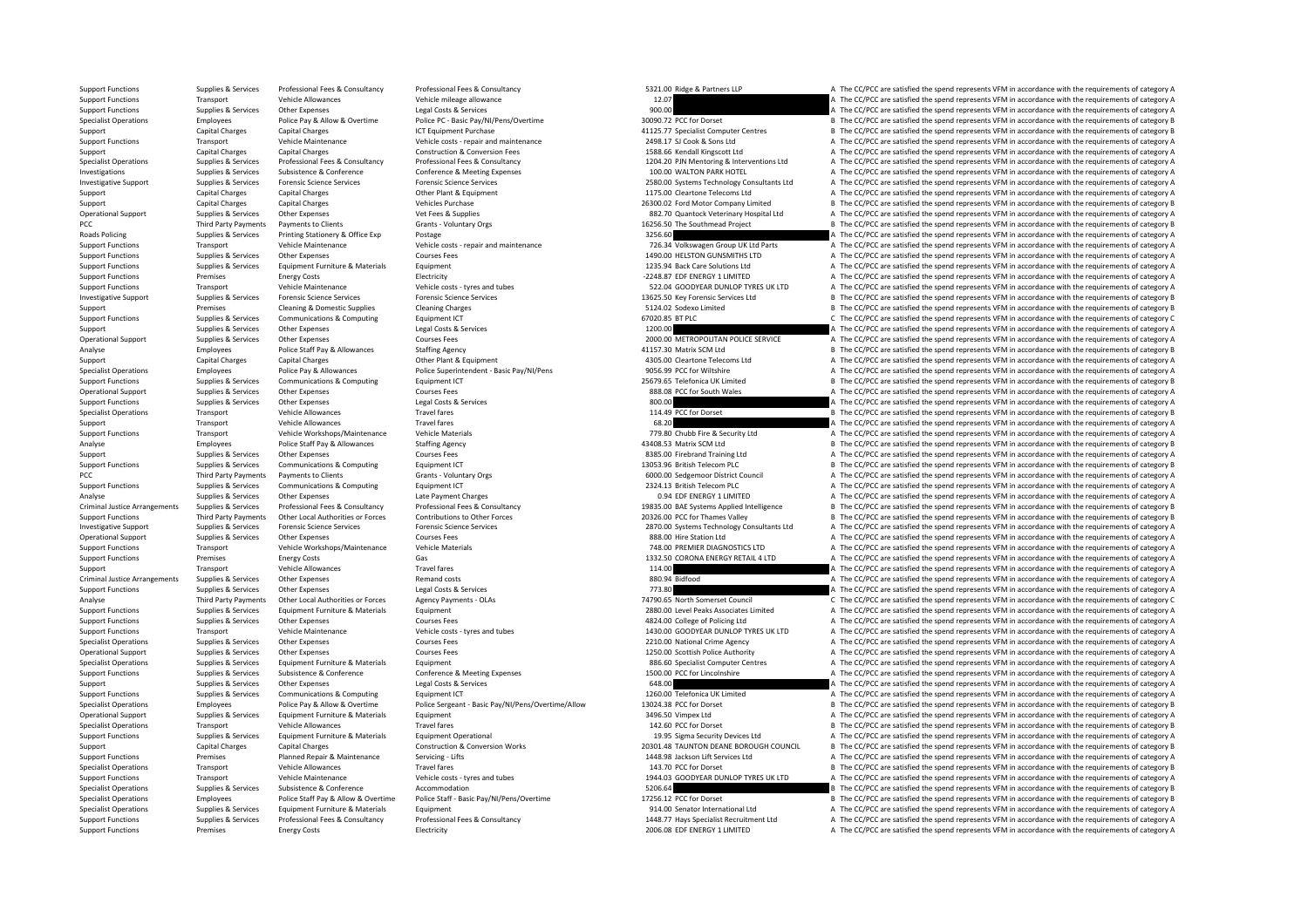Support Capital Charges Capital Charges Vehicles Purchase Vehicles Purchase 14236.69 Hyundai Motor Company Ltd B The CC/PCC are satisfied the spend represents VFM in accordance with the requirements of category B Investigative Support Supplies & Services Forensic Science Services Forensic Science Services Forensic Science Services Forensic Science Services Forensic Science Services Forensic Science Services Forensic Science Service Support Supplies & Services Other Expenses 2012 Cegal Fees 3rd Party Person Cegal Fees 3rd Party Person Cegal Fees 3rd Party 992.58 A The CC/PCC are satisfied the spend represents VFM in accordance with the requirements of Energy Costs Connunications & Computing Electricity Electricity Electricity 678.47 British Gas Business (Electricity 678.47 British Gas Business (Electricity 678.47 British Gas Business (Electricity 678.47 British Gas Busi Support Functions Supplies & Services Communications & Computing Telephone Calls Telephone Calls 537.45 Smartdesk Systems Ltd A The CC/PCC are satisfied the spend represents VFM in accordance with the requirements of categ Supplies & Services Communications & Computing Equipment ICT Repairs & Maintenance 29006.64 Capita Secure Information Solutions B The CC/PCC are satisfied the spend represents VFM in accordance with the requirements of cat Criminal Justice Arrangements Supplies & Services Clothing Uniforms & Laundry Laundry Buy Cleaning Supplies and Development of Criminal Justice Arrangements of category A The CC/PCC are satisfied the spend represents VFM i Support Functions Transport Vehicle Maintenance Vehicle Costs - repair and maintenance Vehicle costs - repair and maintenance 680.03 BMW (UK) Ltd A The CC/PCC are satisfied the spend represents VFM in accordance with the r Local Policing Supplies Supplies & Services Equipment - Consumables Equipment - Consumables Equipment - Consumables Equipment - Consumables Equipment - Consumables 2666.78 Laerdal Medical Limited A The CC/PCC are satisfied Specialist Operations Supplies Supplies The CC/PCC are satisfied the spend represents VFM in accordance with the requirements of category B Specialist Operations Transport Vehicle Maintenance Vehicle costs – repair and maintenance Vehicle Costs – repair and maintenance 42.43 B The CC/PCC are satisfied the spend represents VFM in accordance with the requirement Support Functions Premises Cleaning & Domestic Supplies Cleaning Charges Cleaning Charges 21756.75 Sodexo Limited B The CC/PCC are satisfied the spend represents VFM in accordance with the requirements of category B Second Specialist Operations Supplies & Services Equipment Furniture & Materials Equipment Furniture & Materials Equipment 787.64 TRANAM LTD A The CC/PCC are satisfied the spend represents VFM in accordance with the requirements Disused Premises Premises Rent Rates & Water Rents Rents Rents Rents Rents Rents Rents Rents 1488.00 Avon Fire & Rescue A The CC/PCC are satisfied the spend represents VFM in accordance with the requirements of category A Specialist Operations Supplies A The CC/PCC are satisfied the spend represents VFM in accordance with the requirements of category A Specialist Operations Employees Police Pay & Allow & Overtime Police Sergeant - Basic Pay/NI/Pens/Overtime/Allow 10387.80 PCC for Dorset B The CC/PCC are satisfied the spend represents VFM in accordance with the requiremen Specialist Operations Employees Police Staff Pay & Allow & Overtime Police Staff - Basic Pay/NJ/Pens/Overtime<br>Support of the Demission of Demission of Demission of the CONSTANT CONSTANT CONSTANT CONSTANT CONSTANT CONSTANT Support Premises Rent Rates & Water Premises Leases Premises Leases 849824.60 Blue Light Partnership C The CC/PCC are satisfied the spend represents VFM in accordance with the requirements of category C Security C The CC/P Criminal Justice Arrangements Supplies & Services Professional Fees & Consultancy Professional Fees & Consultancy Professional Fees & Consultancy Professional Fees & Consultancy 7202.00 BAE Systems Applied Intelligence A T B The CC/PCC are satisfied the spend represents VFM in accordance with the requirements of category B Criminal Justice Arrangements Transport Vehicle Maintenance Vehicle costs - repair and maintenance vehicle of the Vehicle COST Perminal Dustice Arrangements of category A The CC/PCC are satisfied the spend represents VFM i Support Functions Premises Energy Costs Electricity Electricity Electricity (Support Functions and the spend represents VFM in accordance with the requirements of category A Electricity Claaming Claaming Claaming Claaming Support Functions Premises Cleaning Arges Cleaning Charges Cleaning Charges Cleaning Charges Cleaning Charges 15109.76 Sodexo Limited B The CC/PCC are satisfied the spend represents VFM in accordance with the requirements Criminal Justice Arrangements Supplies & Services Other Expenses Arrange Services Remand costs Remand costs Service A The CC/PCC are satisfied the spend represents VFM in accordance with the requirements of category A Supp Premises Unplanned Repair & Maintenance Responsive Maint - Drainage of the case of the CO/PCC are satisfied the spend represents VFM in accordance with the requirements of category A Specialist Operations Supplies & Services Subsistence Subsistence Subsistence Subsistence Subsistence Subsistence Subsistence Subsistence Subsistence Subsistence Subsistence Subsistence Subsistence Subsistence Subsistence Support Functions Third Party Payments Other Local Authorities or Forces Contributions to Other Forces and the company of the COPCC are satisfied the spend represents VFM in accordance with the requirements of category B<br>A Local Policing Third Party Payments Payments of Clients Grants Crants Voluntary Orgs 59086.00 SOMERSET COUNTY COUNCIL C The CC/PCC are satisfied the spend represents VFM in accordance with the requirements of category C Sp Specialist Operations Supplies & Services Subsistence Subsistence Subsistence Subsistence Subsistence Subsistence Subsistence Subsistence Subsistence Subsistence Subsistence Subsistence Subsistence Subsistence Subsistence Premises Energy Costs Electricity Electricity **Electricity Electricity Electricity Electricity Electricity Electricity Electricity Electricity Electricity Electricity Electricity Electricity Electri** Supplies & Supples & Survices Communications & Computing Equipment ICT Repairs & Maintenance 2750.00 Solar Valley Electrical Limited A The CC/PCC are satisfied the spend represents VFM in accordance with the requirements o Support Supplies & Services Communications & Computing Equipment ICT Equipment ICT Equipment ICT Equipment ICT<br>Support Support Support Support Equipment ICT Are alterates and the COMMUNICATIONS PLC A The CC/PCC are satisfi Supplies & Services Communications & Computing Equipment ICT Repairs & Maintenance 11119.40 VIRGIN MEDIA PAYMENTS LTD B The CC/PCC are satisfied the spend represents VFM in accordance with the requirements of category B<br>Su Investigations The C/PCC are satisfied the spend represents VFM in accordance with the requirements of category A<br>Superations Employees Police Staff Pay & Allow & Overtime Police Staff - Basic Pay/NI/Pens/Overtime 1997/201 Employees Police Staff Pay & Allow & Overtime Police Staff - Basic Pay/NI/Pens/Overtime 16464.74 PCC for Dorset B The CC/PCC are satisfied the spend represents VFM in accordance with the requirements of category B Support Functions Supplies & Services Communications & Computing Equipment ICT 2000.00 BT PLC 2000.00 BT PLC 2000.00 BT PLC B The CC/PCC are satisfied the spend represents VFM in accordance with the requirements of categor Supplies & Supplies & Services Contractors/ Fees & Hired Services Fees & Hired Hired Marked Studies Asseme to the Services Supplies & Supplies & Services Contractors/ Fees & Hired Services Fees & Hired Marked Studies Assem PCC Third Party Payments to Clients Crants - Voluntary Orgs 37147.25 Barnardos B The CC/PCC are satisfied the spend represents VFM in accordance with the requirements of category B Specialist Operations Employees Police Pay & Allow & Overtime Police Sergeant - Basic Pay/NI/Pens/Overtime/Allow 10076.92 PCC for Dorset B The CC/PCC are satisfied the spend represents VFM in accordance with the requiremen Support Functions Supplies & Services Forensic Science Services Forensic Science Services Forensic Science Services Support Forensic Science Services Support Functions A The CC/PCC are satisfied the spend represents VFM in Support Functions Premises Unplanned Repair & Maintenance Responsive Maint - Plumbing & Water 845.90 DRA Maintenance Ltd A The CC/PCC are satisfied the spend represents VFM in accordance with the requirements of category A Specialist Operations Premises Premises Rent Rates & Water Rents Rents Rents Rents Rents Rents Rents Rents 1360.00 Bristol Airport A The CC/PCC are satisfied the spend represents VFM in accordance with the requirements of Support Functions Supplies & Services Printing Stationery & Office Exp Postage Postage Postage 3760.00 PURCHASE POWER A The CC/PCC are satisfied the spend represents VFM in accordance with the requirements of category A Su Sunnert Euroriance Sunning Communications & Communications & Communications & Communications & Communications & Communications Equipment (Continuors of catuators of catuators of catuators of catuators and the communication Investigative Support Supplies & Services Forensic Science Services Forensic Science Services Forensic Science Services Forensic Science Services and a State and a State Support Support and a The CC/PCC are satisfied the s Equipment and Material Justice Arrangements Of category A S84.00 Charles Fellows Limited A The CC/PCC are satisfied the spend represents VFM in accordance with the requirements of category A Specialist Operations Specialist Operations Controller Police Pay & Allow & Overtime Police Sergeant - Basic Pay/N/Pens/Overtime 10589.20 PCC for Dorset Basic Pay/N/Pens/Overtime 10589.20 PCC for Dorset Basic Pay and The C Support Functions Supplies & Services Communications & Computing Equipment ICT Hardware Purch 1899.00 Data Pro IT Ltd A The CC/PCC are satisfied the spend represents VFM in accordance with the requirements of category A Se Support Functions Premises Planned Repair & Maintenance Servicing Mechanical Plant 2952.56 Integral UK Ltd A The CC/PCC are satisfied the spend represents VFM in accordance with the requirements of category A Support Capital Charges Capital Charges Capital Charges Vehicles Purchase Vehicles Purchase 14236.69 Hyundai Motor Company Ltd B The CC/PCC are satisfied the spend represents VFM in accordance with the requirements of cate Equipment ICT Consumables **Suppliers Communications Communications Computing Computing Computing Computing Computing Computing Computing Computing Computing Computing Computing Computing Computing Computing Computing Compu** Supplies & Services Communications & Computing Foutbook Computer Foutbook Computer France Communications & Computing Foutbook Function Factor and the CONCE Are a A The CC/PCC are satisfied the spend represents VFM in accor Support Functions Supplies & Services Communications & Computing Equipment ICT Software Equipment ICT Software 1875.66 Xerox (UK) Ltd A The CC/PCC are satisfied the spend represents VFM in accordance with the requirements Specialist Operations Employees Police Pay & Allow & Overtime Police PC - Basic Pay/N/Pens/Overtime 30818.39 PCC for Dorset Support Base The CC/PCC are satisfied the spend represents VFM in accordance with the requirements Support Functions Supplies & Services Communications & Computing Equipment ICT examples and the service of the Services Category B Category B Category and the COMPUS 20073.59 Telefonica UK Limited B The CC/PCC are satisfie Catering Catering Catering Catering Catering Catering Catering Catering Catering Catering Catering Catering Catering Catering Catering Catering Catering Catering 210.00 Gloucestershire Football Associatio A The CC/PCC are Supplies & Services Professional Fees & Consultancy Professional Fees & Consultancy Professional Fees & Consultancy Professional Fees & Consultancy Professional Fees & Consultancy Professional Fees & Consultancy Profession Specialist Operations Employees Police Pay & Allowances Police PC - Basic Pay/NI/Pens 1704.02 PCC for Devon & Cornwall A The CC/PCC are satisfied the spend represents VFM in accordance with the requirements of category A S Support Support Support Support Support Printing Stationery & Office Exp Printing Printing 95.00 Xerox (UK) Ltd A The CC/PCC are satisfied the spend represents VFM in accordance with the requirements of category A Support Functions Supplies & Services Professional Fees & Consultancy Professional Fees & Consultancy Professional Fees & Consultancy Professional Fees & Consultancy Professional Fees & Consultancy Support and the Seculton Support Supplies & Services Other Expenses Legal Fees 3rd Party Legal Fees 3rd Party and the Support Control of the Service of The CC/PCC are satisfied the spend represents VFM in accordance with the requirements of catego Support Functions Supplies & Services Communications & Computing Equipment ICT examples are a many product and the service of the CC/PCC are satisfied the spend represents VFM in accordance with the requirements of categor Specialist Operations Supplies & Services Subsistence Subsistence Subsistence Subsistence Subsistence Subsistence Subsistence Subsistence Subsistence Subsistence Subsistence Subsistence Subsistence Subsistence Subsistence Support Capital Charges Capital Charges Construction & Conversion Works 1581.40 Commercial Transfer Limited A The CC/PCC are satisfied the spend represents VFM in accordance with the requirements of category A Support Functions Supplies & Services Printing Stationery & Office Exp Advertising (not recruitment) 2065.30 SOMERSET COUNTY COUNCIL A The CC/PCC are satisfied the spend represents VFM in accordance with the requirements o Support Functions Supplies & Services Communications & Computing Equipment ICT 3909.73 British Telecom PLC A The CC/PCC are satisfied the spend represents VFM in accordance with the requirements of category A Criminal Justice Arrangements Supplies & Services Other Expenses Courses Fees Courses Fees 899.00 Shared Service Architecture Ltd A The CC/PCC are satisfied the spend represents VFM in accordance with the requirements of c Support Functions Transport Vehicle Maintenance Vehicle costs - repair and maintenance 1949.36 SJ Cook & Sons Ltd A The CC/PCC are satisfied the spend represents VFM in accordance with the requirements of category A Specialist Operations Transport Vehicle Allowances Travel fares Travel fares Travel fares Travel fares Travel fares 7.10 PCC for Dorset B The CC/PCC are satisfied the spend represents VFM in accordance with the requirement Support Functions Transport Vehicle Maintenance Vehicle Costs - tyres and tubes 659.72 GOODYEAR DUNLOP TYRES UK LTD A The CC/PCC are satisfied the spend represents VFM in accordance with the requirements of category A Employees Police Staff Pay & Allowances Police Staff - Police Staff - Police Staff - Police Staff - Police Staff - Police Staff - Police Staff - Police Pension 287518.00 Somerset County Council Pension Fun C The CC/PCC are Operational Support Support Support Support Support Other Support Other A The CC/PCC are satisfied the spend represents VFM in accordance with the requirements of category A The CC/PCC are satisfied the spend represents VF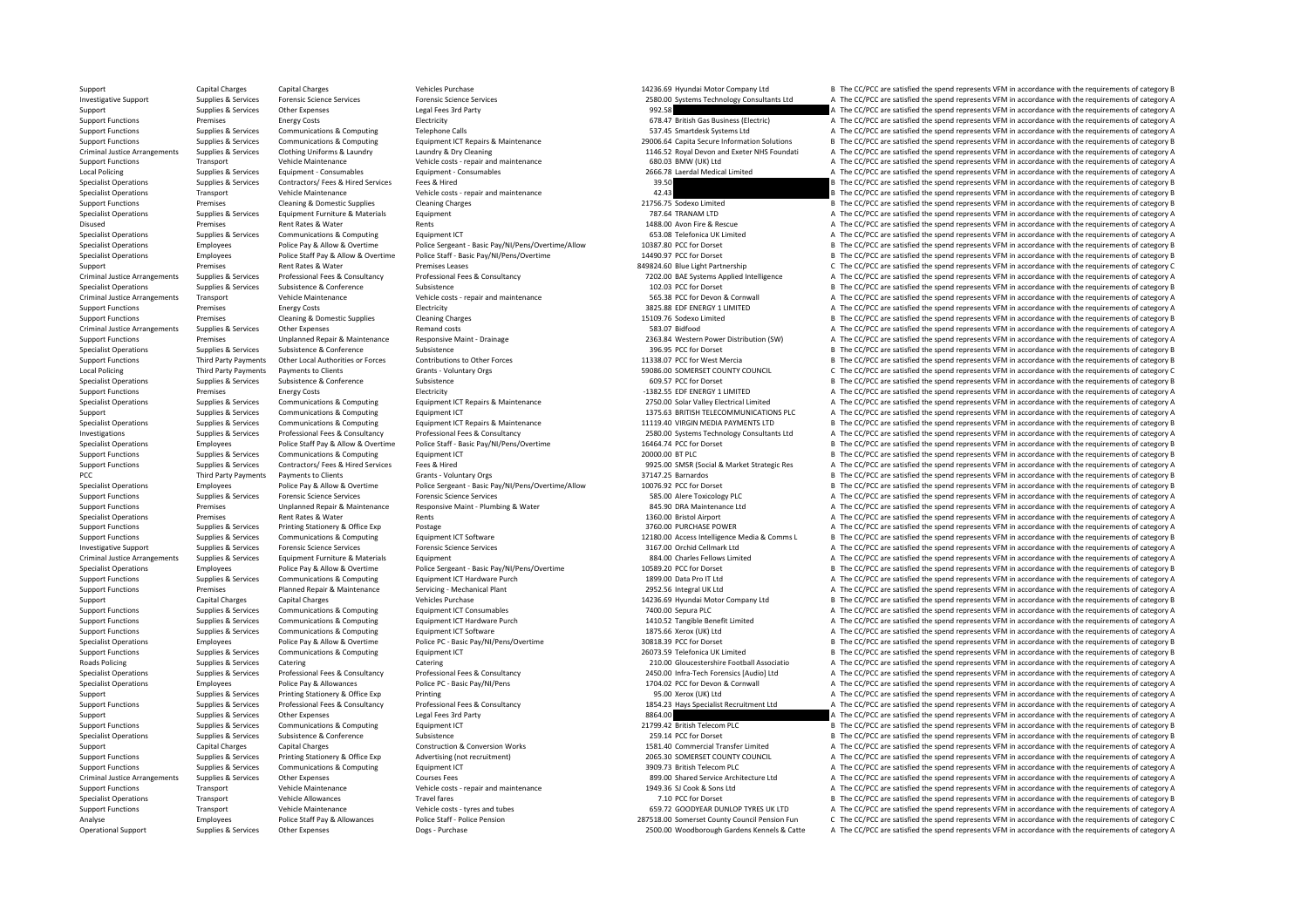Supplies & Services Equipment Furniture & Materials Equipment Operational Equipment Operational 1057.06 WA Products (UK) Ltd t/a SceneSafe A The CC/PCC are satisfied the spend represents VFM in accordance with the requirem Support Support Support Other Expenses Payment of Claims - 3rd Party 1994.70 A The CC/PCC are satisfied the spend represents VFM in accordance with the requirements of category A Support Functions Transport Vehicle Maintenance Vehicle Costs - repair and maintenance Vehicle Costs - repair and maintenance SPS A The CC/PCC are satisfied the spend represents VFM in accordance with the requirements of c Specialist Operations Transport All The CC/PCC are satisfied the spend represents VFM in accordance with the requirements of category A<br>A The CC/PCC are satisfied the spend represents VFM in accordance with the requirement Local Policing Supplies Activities Other Expenses Visits & Activities Visits & Activities Supplies and the Supplies and the Supplies A The CC/PCC are satisfied the spend represents VFM in accordance with the requirements o Roads Policing Supplies & Services Equipment Furniture & Materials Equipment Operational Equipment Operational 9500.00 Tele‐Traffic (UK) Limited A The CC/PCC are satisfied the spend represents VFM in accordance with the re Support Functions Supplies & Services Other Expenses 2661.00 Freewacy Ltd 2661.00 Freewacy Ltd A The CC/PCC are satisfied the spend represents VFM in accordance with the requirements of category A Local Policing Transport Vehicle Allowances Vehicle mileage allowance Vehicle mileage allowance 277.68 A The CC/PCC are satisfied the spend represents VFM in accordance with the requirements of category A Specialist Operations Supplies & Services Communications & Computing Telephone Calls Telephone Calls 1365.64 Telefonica UK Limited A The CC/PCC are satisfied the spend represents VFM in accordance with the requirements of Transport Vehicle Allowances Cycle costs Cycle costs 515.41 Bike UK A The CC/PCC are satisfied the spend represents VFM in accordance with the requirements of category A The CC/PCC are satisfied the spend represents VFM in Specialist Operations Premises Energy Costs Electricity Electricity Electricity and the spend and a set of the spend represents VFM in accordance with the requirements of category A Electricity Construction & Construction Support Capital Charges Capital Charges Construction & Conversion Fees 1250.00 ARTURUS ARCHITECTS A The CC/PCC are satisfied the spend represents VFM in accordance with the requirements of category A Support Capital Charge Support Capital Charges Capital Charges Capital Charges Additions:Non Enhancing Fees 2302.16 Kendall Kingscott Ltd A The CC/PCC are satisfied the spend represents VFM in accordance with the requirements of category A Suppo Support Functions Third Party Payments Contribution Contribution Contribution Contribution Contribution Contribution Contribution Contribution Contribution Contribution Contribution Contribution 22500.00 The PCC for Sussex Transport Vehicle Allowances Travel fares Travel fares Travel fares and the CONSECT Conservations Travel fares and the CONSECT Conservations of the CONSECT AREA The CONSECT AREA The CONSECT AREA The CONSECT AREA The CONSEC Support Capital Charges Capital Charges Capital Charges Construction & Conversion Fees 625.00 G & L Consultancy Ltd A The CC/PCC are satisfied the spend represents VFM in accordance with the requirements of category A Rese Examplies & Services Professional Fees & Consultancy Professional Fees & Consultancy Professional Fees & Consultancy Professional Fees & Consultancy 714.29 SECUIREDOR SERVICES A The CC/PCC are satisfied the spend represent Support Functions Premises Planned Repair & Maintenance Security Security 774.29 SECUREDOR SERVICES A The CC/PCC are satisfied the spend represents VFM in accordance with the requirements of category A Security 7917429 SEC Support Functions Premises Premises Premises Energy Costs Electricity Electricity Electricity Electricity Electricity Electricity Electricity and the Support Punctions A The CC/PCC are satisfied the spend represents VFM in Investigative Support Supplies & Services Forensic Science Services Forensic Science Services Forensic Science Services Forensic Science Services and A The CC/PCC are satisfied the spend represents VFM in accordance with t PCC Third Party Payments Other Local Authorities or Forces Charges ‐ Financial Services 4800.00 RSM Risk Assurance Services LLP A The CC/PCC are satisfied the spend represents VFM in accordance with the requirements of category A Specialist Operations Employees Police Staff Pay & Allow & Overtime Police Staff - Basic Pay/NI/Pens/Overtime<br>Support Example State of Case of Planticity and Case of Planticity and Case of Electricity and The COPC are assi Support Functions Premises Energy Costs Energy Costs Electricity Electricity Electricity Support Electricity Electricity and maintenance Support Functions A The CC/PCC are satisfied the spend represents VFM in accordance w Support Transport Vehicle Maintenance Vehicle costs - repair and maintenance 747.14 GOODYEAR DUNLOP TYRES UK LTD A The CC/PCC are satisfied the spend represents VFM in accordance with the requirements of category A Categor Support Capital Charges Capital Charges Capital Charges ICT Equipment Purchase 79991.00 Devon County Council C The CC/PCC are satisfied the spend represents VFM in accordance with the requirements of category C Support Functions Transport Vehicle Maintenance Vehicle Costs - tyres and tubes vehicle costs - tyres and tubes<br>Criminal Justice Arrangements Support of the Support of the Support of the Support of the Support of the Suppo Criminal Justice Arrangements Supplies & Services Printing Stationery & Office Exp Printing 10.46 Exp Printing 10.46 Xerox (UK) Ltd A The CC/PCC are satisfied the spend represents VFM in accordance with the requirements of Specialist Operations Capital Charges Capital Charges Capital Charges Additions:Non Enhancing Fees 1055.00 Solar Valley Electrical Limited A The CC/PCC are satisfied the spend represents VFM in accordance with the requirem Specialist Operations Supplies & Services Communications & Computing Equipment ICT Equipment ICT Equipment ICT<br>
Support Functions Supplies Applies & Services Professional Fees & Consultancy Professional Fees & Consultancy<br> A The CC/PCC are satisfied the spend represents VFM in accordance with the requirements of category A Investigative Support Supplies & Services Forensic Science Services Forensic Science Services Forensic Science Services Forensic Science Services Forensic Science Services Forensic Science Services Services Services Servic Support Functions Supplies & Services Catering Catering Catering Catering Catering Catering Catering Catering Catering Catering Catering Catering Catering Catering Catering Catering Catering Catering Catering Catering Cate Sunnort Functions Sunning Services Communications & Communications & Communications & Communications Communications Functione Functione Equipment ICT Repairs & Maintenance 3304.28 Capita Secrite Information Solutions & The Specialist Operations Employees Employees Police Pay & Allow & Overtime Police Sergeant - Basic Pay/NI/Pens/Overtime/Allow 11486.67 PCC for Dorset BECC/PCC are satisfied the spend represents VFM in accordance with the requ Catering Catering Catering Catering Catering Catering Catering Catering Catering Catering Catering Catering Catering Catering Catering Catering Catering Catering Catering Catering Supplies and Supplies of the Supplies of A Support Functions Supplies & Services Communications & Computing Equipment ICT examples are a sample of the CC/PCC are satisfied the spend represents VFM in accordance with the requirements of category A Supplies & Services Clothing Uniforms & Laundry Clothing & Uniforms - Issues 4217.20 MONSOON MARKETING LTD A The CC/PCC are satisfied the spend represents VFM in accordance with the requirements of category A Investigations Supplies Services Other Expenses Courses Fees Courses Fees FEED A The CC/PC are satisfied the spend represents VFM in accordance with the requirements of category A The CC/PC are satisfied the spend represen Support Functions Supplies & Services Other Expenses Legal Costs & Services 2650.00 A The CC/PCC are satisfied the spend represents VFM in accordance with the requirements of category A Support Functions Premises Energy Costs Electricity Electricity Electricity Electricity Electricity Support Energy Costs Electricity Electricity Electricity Support Energy Costs Electricity Support Energy Allow & Overtime Specialist Operations Specialist Content of Check and the Cause of the Content Police Pay & Allow & Overtime Police PC - Rasic Pay/NI/Pens/Overtime 30921.72 PCC for Dorset B The CC/PCC are satisfied the spend represents VF Support Capital Charges Capital Charges Capital Charges Capital Charges ICT Equipment Purchase ICT Equipment Purchase 57122.93 BT PLC SC/PCC are satisfied the spend represents VFM in accordance with the requirements of cat Supplies Supplies & Services Contractors/Fees & Hired Services Fees & Hired Fees & Hired CONTECT Contractors/Fees & Mired Services Fees & Hired Contractors Fees & Hired Services Fees & Hired Services Fees & Hired Services Specialist Operations Supplies & Services Equipment Furniture & Materials Equipment 13635.00 Total Battery Solutions Ltd B The CC/PCC are satisfied the spend represents VFM in accordance with the requirements of category B Transport Vehicle Maintenance Vehicle costs repair and maintenance S21.60 Alliance Automotive T/A Mill Autoqu A The CC/PCC are satisfied the spend represents VFM in accordance with the requirements of category A Profession Supplies & Services Professional Fees & Consultancy Professional Fees & Consultancy Professional Fees & Consultancy Professional Fees & Consultancy 2484.00 Psychology Direct Ltd A The CC/PCC are satisfied the spend represe Support Functions Supplies & Services Other Expenses Legal Costs & Services Legal Costs & Services Legal Costs & Services 2015.00 A The CC/PCC are satisfied the spend represents VFM in accordance with the requirements of c Criminal Justice Arrangements Supplies & Services Other Expenses Maintenance of dogs/cats Maintenance of dogs/cats 1577.20 Overhill Kennels & Exports A The CC/PCC are satisfied the spend represents VFM in accordance with t Specialist Operations Charges Rent Rates Rent Rates Rent Rates Rent Rates Charge 91.74 DTL A The CC/PCC are satisfied the spend represents VFM in accordance with the requirements of category A The CC/PCC are satisfied the Support Functions Transport Vehicle Maintenance Vehicle Costs Fuel Vehicle costs – fuel 1978.98 Certas Energy UK Ltd A The CC/PCC are satisfied the spend represents VFM in accordance with the requirements of category A The Investigative Support Supplies & Services Medical Fees Pathologists reports Pathologists reports 2612.00 Dr A J Jeffery A The CC/PCC are satisfied the spend represents VFM in accordance with the requirements of category A Support Functions Premises Premises Energy Costs Electricity Electricity Electricity Electricity Electricity and Electricity and the Support Energy A The CC/PCC are satisfied the spend represents VFM in accordance with the Investigative Support Supplies & Services Forensic Science Services Forensic Science Services Forensic Science Services Forensic Science Services and the contents and the content of category A The CC/PCC are satisfied the Support Functions Supplies & Services Clothing Uniforms & Laundry Clothing & Uniforms - Issues 600.00 Safequip Ltd A The CC/PCC are satisfied the spend represents VFM in accordance with the requirements of category A Criminal Justice Arrangements Supplies & Services Other Expenses Maintenance of dogs/cats Maintenance of dogs<br>
Maintenance of dogs/cats and the main of the main of the main of the CPCC are satisfied the spend represents VF Operational Support Supplies & Services Other Expenses Horses Farrier Costs Proces Farrier Costs Process Farrier Costs 735.00 A H Ball A The CC/PCC are satisfied the spend represents VFM in accordance with the requirements Specialist Operations Employees Police Pay & Allow & Overtime Police PC - Basic Pay/N/Pens/Overtime Police PC - Basic Pay/N/Pens/Overtime and the manufact of the COPCC are satisfied the spend represents VFM in accordance w Specialist Operations Transport Vehicle Allowances Travel fares Travel fares Travel fares Travel fares Travel fares Travel fares and maintenance of the spend represents of the spend represents VFM in accordance with the re Transport Vehicle Maintenance Vehicle Costs - repair and maintenance and the ST1.10 Alliance Automotive T/A Mill Autoqu A The CC/PCC are satisfied the spend represents VFM in accordance with the requirements of category A Support Functions Supplies & Services Equipment Furniture & Materials Equipment Operational equipment Operational 4090.38 Tactical Kit A The CC/PCC are satisfied the spend represents VFM in accordance with the requirements Supplies & Services Subsistence & Conference Conference & Meeting Expenses Conference & Meeting Expenses and the state of the CO/PCC are satisfied the spend represents VFM in accordance with the requirements of category A Support Functions Supplies & Services Other Expenses Courses Fees Courses Fees 1183.74 Bristol Management Centre Ltd A The CC/PCC are satisfied the spend represents VFM in accordance with the requirements of category A The Support Functions Premises Energy Costs Energy Costs Electricity Electricity Electricity Electricity and anintenance and anintenance 3818.61 EDF ENERGY 1 LIMITED A The CC/PCC are satisfied the spend represents VFM in accor Support Functions Transport Vehicle Maintenance Vehicle costs – repair and maintenance 937.01 DRIVE VAUXHALL A The CC/PCC are satisfied the spend represents VFM in accordance with the requirements of category A Investigations Supplies & Services Other Expenses Courses Fees Courses Fees Courses Fees 1105.00 National Crime Agency A The CC/PCC are satisfied the spend represents VFM in accordance with the requirements of category A C Operational Support Third Party Payments Other Local Authorities or Forces Contributions to Other Forces Support<br>
Support Support Support Support Support Support Support Support Support Support Support Support Support Supp Support Supplies & Services Communications & Computing Equipment ICT example that the service of the spend represents VFM in accordance with the requirements of category B Operational Support Supplies & Services Other Expenses Dogs-Kennel Purchase & Maint 1526.00 Hartshill Kennels and Cattery A The CC/PCC are satisfied the spend represents VFM in accordance with the requirements of category Support Functions Premises Unplanned Repair & Maintenance Responsive Maint - Flectrical and the COMER STS.00 Solar Valley Flectrical imited A The CC/PCC are satisfied the spend represents VFM in accordance with the require Specialist Operations Supplies & Services Subsistence Subsistence Subsistence Subsistence Subsistence Subsistence Subsistence Subsistence Subsistence Subsistence Subsistence Subsistence Subsistence Subsistence Subsistence Specialist Operations Supplies & Services Equipment Eurniture & Materials Equipment Equipment Equipment Equipment Equipment Pathanical Plant and the Senator International Ltd A The CC/PCC are satisfied the spend represents Support Functions Premises Planned Repair & Maintenance Servicing Mechanical Plant 8691.93 Integral UK Itd A The CC/PCC are satisfied the spend represents VFM in accordance with the requirements of category A The CC/PCC a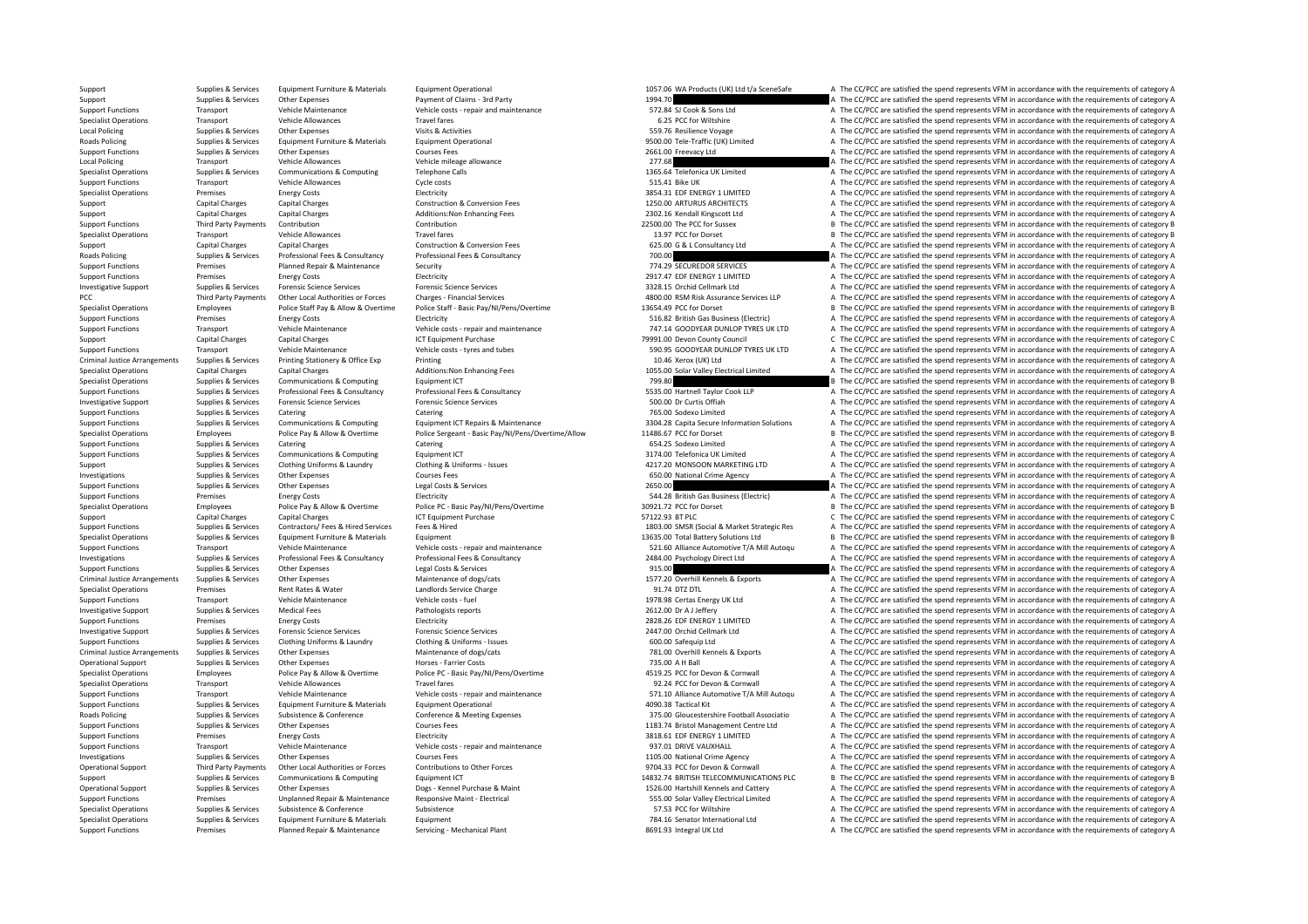Support Transport Vehicle Maintenance Vehicle Costs – fuel Vehicle costs – fuel Vehicle costs Category A The CC/PCC are satisfied the spend represents VFM in accordance with the requirements of category A Support Costs Cat Support Supplies & Services Other Expenses Legal Costs & Services 1115.20 A The CC/PCC are satisfied the spend represents VFM in accordance with the requirements of category A Support Costs are a services and the requireme Support Functions Supplies & Services Printing Stationery & Office Exp Postage Postage Postage 535.27 PURCHASE POWER A The CC/PCC are satisfied the spend represents VFM in accordance with the requirements of category A Sup Supplies & Services Other Expenses Courses Fees Courses Fees 4200.00 Bristol City Council A The CC/PCC are satisfied the spend represents VFM in accordance with the requirements of category A Supplies & Services Professional Fees & Consultancy Professional Fees & Consultancy Professional Fees & Consultancy Professional Fees & Consultancy Professional Fees & Consultancy Professional Fees & Consultancy Profession Transport Vehicle Maintenance Vehicle costs - repair and maintenance S60.00 Babcock Vehicle Engineering Limited A The CC/PCC are satisfied the spend represents VFM in accordance with the requirements of category A Support Functions Supplies & Services Communications & Computing Equipment ICT 70571.86 BT PLC 79571.86 BT PLC C The CC/PCC are satisfied the spend represents VFM in accordance with the requirements of category C Specialist Operations Employees Police Staff Pay & Allow & Overtime Police Staff - Basic Pay/NI/Pens/Overtime 15902.35 PCC for Dorset B The CC/PCC are satisfied the spend represents VFM in accordance with the requirements Support Functions Premises Premises Energy Costs Electricity Electricity Electricity and the energy Costs Electricity and the Electricity and the COME are satisfied the spend represents VFM in accordance with the requireme Disused Supplies & Services Printing Stationery & Office Exp Printing States Printing States Printing States Printing States Printing States Printing States Printing States Printing States Printing States Printing States P Support Supplies Supplies & Services Other Expenses Courses Fees Courses Fees Sammer Courses Fees 3320.00 College of Policing Ltd A The CC/PCC are satisfied the spend represents VFM in accordance with the requirements of c Support Functions Premises Energy Costs Gas Gas Gas Gas Content Functions to the cost Gas Content of Content of Content of Content Content of Content of Content of Content of Content of Content of Content of Content of Con Support Third Party Payments Other Local Authorities or Forces Contributions to Other Forces 3555.40 PCC for Merseyside A The CC/PCC are satisfied the spend represents VFM in accordance with the requirements of category A Support Functions Supplies & Services Professional Fees & Consultancy Professional Fees & Consultancy Professional Fees & Consultancy Professional Fees & Consultancy Professional Fees & Consultancy Professional Fees & Cons A The CC/PCC are satisfied the spend represents VFM in accordance with the requirements of category A Support Functions Premises Planned Repair & Maintenance Servicing Agreements Servicing Agreements are a Servicing Agreements and the Servicing Agreements and the CC/PC are satisfied the spend represents VFM in accordance w Support Premises Planned Repair & Maintenance Alterations – Health & Safety 2432.00 STQ SAFE T QUIP A The CC/PCC are satisfied the spend represents VFM in accordance with the requirements of category A Cher Plant & Maria C Support Capital Charges Capital Charges Capital Charges Capital Charges Capital Charges Capital Charges Capital Charges Capital Charges Capital Charges Capital Charges Capital Charges Capital Charges Capital Charges Capita Criminal Justice Arrangements Supplies & Services Other Expenses Arrangeory A Remand costs Remand costs Remand costs 911.20 Bidfood A The CC/PCC are satisfied the spend represents VFM in accordance with the requirements of Support Functions Supplies & Services Communications & Computing Equipment ICT Consumables 1772.00 ATOS IT Services Uk Ltd A The CC/PCC are satisfied the spend represents VFM in accordance with the requirements of category A Supplies & Supplies & Services Professional Fees & Consultancy Professional Fees & Consultancy Professional Fees & Consultancy Consultancy and the CONSULTAN CONSULTANT A The CC/PCC are satisfied the spend represents VFM in Support Functions Premises Premises Energy Costs Electricity Electricity Electricity Electricity Electricity entity energy and the spend represents of category and the requirements of category A The CC/PCC are satisfied th Equipment Operational<br>
9747.00 Tele‐Traffic (UK) Limited A The CC/PCC are satisfied the spend represents VFM in accordance with the requirements of category A<br>
9747.00 Cardiac Science Holdings (UK) Ltd A The CC/PCC are s Support Functions Supplies & Services Medical Fees Drugs & Medical Requisites Drugs & Medical Requisites Drugs & Medical Requisites 1435.00 Cardiac Science Holdings (UK) Ltd A The CC/PCC are satisfied the spend represents Support Capital Charges Capital Charges Capital Charges Furniture Purchase **3785.00** Romac Building Contractors Ltd A The CC/PCC are satisfied the spend represents VFM in accordance with the requirements of category A Supp Support Functions Supplies & Services Communications & Computing Equipment ICT Equipment ICT Equipment ICT Equipment ICT COMPUT COLLEC A The CC/PCC are satisfied the spend represents VFM in accordance with the requirements Specialist Operations Employees Police Pay & Allow & Overtime Police PC - Basic Pay/N/Pens/Overtime 30612.33 PCC for Dorset Basic Pay By The CC/PCC are satisfied the spend represents VFM in accordance with the requirements Specialist Operations Transport Vehicle Maintenance Vehicle costs repair and maintenance Search Cornwall A The CC/PCC are satisfied the spend represents VFM in accordance with the requirements of category A Support Functions Employees Employees Indirect Employee Expenses Direct Medical Intervention Direct Medical Intervention and the Support Function and the CC/PCC are satisfied the spend represents VFM in accordance with the A The CC/PCC are satisfied the spend represents VFM in accordance with the requirements of category A Support Transport Vehicle Hire Hire Hired Vehicle Costs Hired Vehicle Costs and A The COPCC are satisfied the spend represents VFM in accordance with the requirements of category A Hired Vehicle Costs Hired Vehicle Costs H Support Functions Transport Vehicle Hire Hired Vehicle Costs Hired Vehicle Costs and the Vehicle Costs 758.80 Scot Group Ltd A The CC/PCC are satisfied the spend represents VFM in accordance with the requirements of catego Support Functions Premises Planned Repair & Maintenance Alterations to Buildings and the maintenance and Storage A The CC/PCC are satisfied the spend represents VFM in accordance with the requirements of category A Realter Roads Policing Supplies & Services Printing Stationery & Office Exp Printing Printing 912.36 XEROX (UK) LTD A The CC/PCC are satisfied the spend represents VFM in accordance with the requirements of category A Support Func Transport Vehicle Maintenance Vehicle costs - tyres and tubes 1372.11 GOODYEAR DUNLOP TYRES UK LTD A The CC/PCC are satisfied the spend represents VFM in accordance with the requirements of category A Support Functions Supplies & Services Catering Catering Catering Catering Catering Catering Catering Catering Catering Catering Catering Catering Catering Category A The CC/PCC are satisfied the spend represents VFM in acc Support Functions Supplies & Services Professional Fees & Consultancy Professional Fees & Consultancy Professional Fees & Consultancy Professional Fees & Consultancy Professional Fees & Consultancy Professional Fees & Cons Support Functions Employees Indirect Employee Expenses Direct Medical Intervention 540.00 A The CC/PCC are satisfied the spend represents VFM in accordance with the requirements of category A Support Functions Premises Energy Costs Gas Gas Gas The Support ENERGY RETAIL 4 LTD A The CC/PCC are satisfied the spend represents VFM in accordance with the requirements of category A Support Functions Transport Vehicle Maintenance Vehicle Costs - repair and maintenance Vehicle Costs - repair and maintenance 740.00 Kennedys A The CC/PCC are satisfied the spend represents VFM in accordance with the requi Specialist Operations Supplies & Services Communications & Computing Fquipment ICT Repairs & Maintenance 525.00 525.00 A The CC/PCC are satisfied the spend represents VFM in accordance with the requirements of category A Specialist Operations Premises Premises Rent Rates & Water Rents Rents Rents Rents Rents Rents Rents Rents Rents Rents Provident Provident Providence and the CC/PC are satisfied the spend represents VFM in accordance with Support Supplies & Services Communications & Computing Equipment ICT Hardware Purch 1502.60 Tangible Benefit Limited A The CC/PCC are satisfied the spend represents VFM in accordance with the requirements of category A Isl Support Support Support Support Support Support Support Support Support Support Support Support Support Support Support Support Support Support Support Support Support Support Support Support Support Support Support Suppor Specialist Operations Employees Equipment Funiture & Materials Police Sergeant - Basic Pay/NI/Pens/Overtime/Allow 10282.82 PCC for Dorset Basic Pay B The CC/PCC are satisfied the spend represents VFM in accordance with the A The CC/PCC are satisfied the spend represents VFM in accordance with the requirements of category A Support Functions Supplies & Services Contractors/ Fees & Hired Services Fees & Hired The CONCERT AREAD 750.00 CHEW VALLEY HIRE LTD A The CC/PCC are satisfied the spend represents VFM in accordance with the requirements of Support Functions Premises Planned Repair & Maintenance Servicing Agreements Premises Servicing Agreements 906.00 STQ SAFE T QUIP A The CC/PCC are satisfied the spend represents VFM in accordance with the requirements of c Support Functions Premises Planned Repair & Maintenance Alterations to Buildings Alterations to Buildings 1160.33 Fox Moving and Storage A The CC/PCC are satisfied the spend represents VFM in accordance with the requiremen Support Functions Supplies & Services Printing Stationery & Office Exp Advertising (not recruitment) 1610.25 SOMERSET COUNTY COUNCIL A The CC/PCC are satisfied the spend represents VFM in accordance with the requirements o Support Functions Supplies & Services Medical Fees Drugs & Medical Requisites Drugs & Medical Requisites 1299.00 AAH Pharmaceuticals Ltd A The CC/PCC are satisfied the spend represents VFM in accordance with the requiremen Specialist Operations Supplies & Services Subsistence Subsistence Subsistence Subsistence Subsistence Subsistence Subsistence Subsistence Subsistence Subsistence Subsistence Subsistence Subsistence Subsistence Subsistence Support Capital Charges Capital Charges Capital Charges Vehicle Conversions Vehicle Conversions 1750.00 Volkswagen Group UK Ltd Vehicles B The CC/PCC are satisfied the spend represents VFM in accordance with the requiremen Criminal Justice Arrangements Supplies & Services Other Expenses Late Payment Charges Late Payment Charges Late Payment Charges Late Payment Charges Carges -3.14 EDF ENERGY 1 LIMITED A The CC/PCC are satisfied the spend re Support Functions Transport Vehicle Maintenance Vehicle Costs - repair and maintenance Vehicle Costs and maintenance vehicle Costs and maintenance and the Support Transport and the expendix of the requirements of category Courses Fees **Services Courses Courses Courses A The CC/PCC** are satisfied the spend represents VFM in accordance with the requirements of category A Operational Support Supplies & Services Other Expenses Courses Fees Courses Fees and A The CC/PCC are satisfied the spend represents VFM in accordance with the requirements of category A Roads Policing Transport Vehicle Workshops/Maintenance Vehicle ercovery vehicle recovery 1207.00 AA Business Services A The CC/PCC are satisfied the spend represents VFM in accordance with the requirements of category A Su Sunnort Eugenions Sunniles & Services Communications & Communications & Communications & Communications & Communications Foundment (CT Renairs & Maintenance 2005 22 CTI Data Solutions I the CC/PCC are satisfied the spend r Support Functions Supplies & Services Printing Stationery & Office Exp Printing<br>Support Function States And A The CC/PCC are satisfied the spend represents VFM in accordance with the requirements of category A Construction Support Capital Charges Capital Charges Construction & Conversion Fees 6700.00 Ridge & Partners LLP A The CC/PCC are satisfied the spend represents VFM in accordance with the requirements of category A Support Capital Charges Capital Charges Capital Charges Construction & Conversion Fees 3979.00 Ridge & Partners LLP A The CC/PCC are satisfied the spend represents VFM in accordance with the requirements of category A Char Investigations Supplies & Services Equipment Furniture & Materials Equipment Operational Equipment Operational 6057.80 iRed Ltd A The CC/PCC are satisfied the spend represents VFM in accordance with the requirements of cat Criminal Justice Arrangements Supplies & Services Medical Fees Doctors charges for statements and the spend of the spending of the contents of category A The CC/PCC are satisfied the spend represents VFM in accordance with Investigative Support Supplies & Services Forensic Science Services Forensic Science Services Forensic Science Services Forensic Science Services and the state of the Service of the CC/PCC are satisfied the spend represent Support Functions Premises Energy Costs Gas Gas Casegy and Control and Control and The CC/PCC are satisfied the spend represents VFM in accordance with the requirements of category A Support Functions Supplies & Services Communications & Computing Equipment ICT 2967.69 Telefonica UK Limited A The CC/PCC are satisfied the spend represents VFM in accordance with the requirements of category A Support Capital Charges Capital Charges Capital Charges 1467 CT Equipment Purchase 14610.00 Tangible Benefit Limited B The CC/PCC are satisfied the spend represents VFM in accordance with the requirements of category B Support Functions Transport Vehicle Maintenance Vehicle Costs - tyres and tubes 1696.22 GOODYEAR DUNLOP TYRES UK LTD A The CC/PCC are satisfied the spend represents VFM in accordance with the requirements of category A Support Capital Charges Capital Charges Capital Charges ICT Equipment Purchase 1CT Equipment Purchase 690.12 Capita Secure Information Solutions A The CC/PCC are satisfied the spend represents VFM in accordance with the re Support Functions Third Party Payments Other Local Authorities or Forces Contributions to Other Forces 20205.43 PCC for Devon & Connwall B The CC/PCC are satisfied the spend represents VFM in accordance with the requiremen Operational Support Premises Planned Repair & Maintenance Repairs & Maint General 912.60 Romac Building Contractors Ltd A The CC/PCC are satisfied the spend represents VFM in accordance with the requirements of category A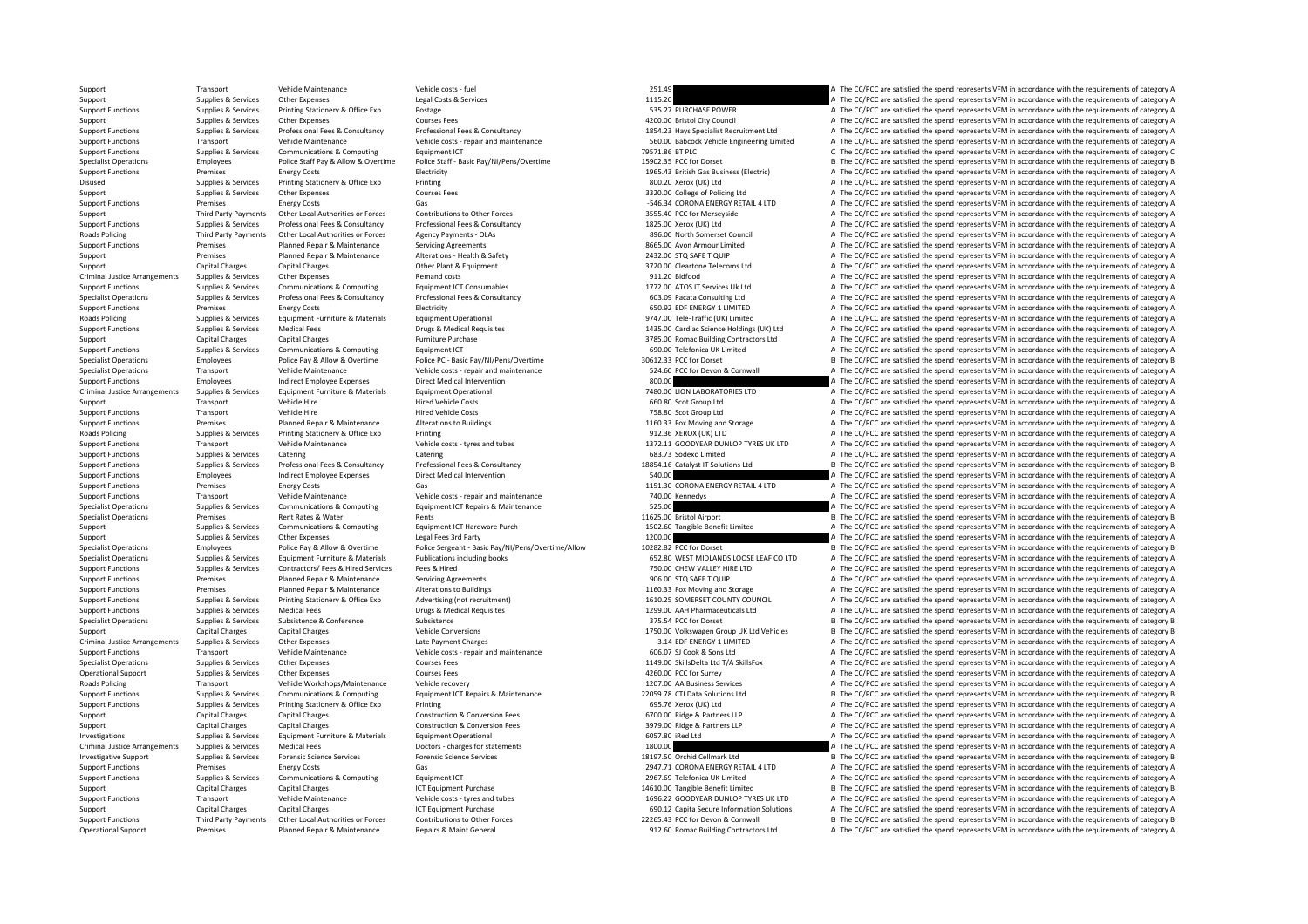Analyse Employees Police Staff Pay & Allowances Staffing Agency 39214.84 Matrix SCM Ltd B The CC/PCC are satisfied the spend represents VFM in accordance with the requirements of category B

Specialist Operations Employees Police Pay & Allowances Police PC - Basic Pay/NI/Pens 4334.83 PCC for Devon & Cornwall A The CC/PCC are satisfied the spend represents VFM in accordance with the requirements of category A Support Capital Charges Capital Charges ICT Equipment Purchase 16576.00 University of Leeds B The CC/PCC are satisfied the spend represents VFM in accordance with the requirements of category B Support Functions Supplies & Services Other Expenses 2007 Courses Fees 2007 Courses Fees 2367.48 Bristol Management Centre Ltd A The CC/PCC are satisfied the spend represents VFM in accordance with the requirements of cate Support Functions Transport Functions A Transport Vehicle Maintenance Vehicle and maintenance with the requirements of category A The CC/PCC are satisfied the spend represents VFM in accordance with the requirements of cat Support Functions Transport Vehicle Maintenance Vehicle costs - tyres and tubes 979.20 CABOT TYRE SERVICE LTD A The CC/PCC are satisfied the spend represents VFM in accordance with the requirements of category A Specialist Operations Supplies & Services Subsistence Subsistence Subsistence Subsistence Subsistence Subsistence Subsistence Subsistence Subsistence Subsistence Subsistence Subsistence Subsistence Subsistence Subsistence PCC Third Party Payments Payments to Clients Grants Coluntary Orgs Grants Coluntary Orgs 16256.50 The Southmead Project B The CC/PCC are satisfied the spend represents VFM in accordance with the requirements of category B Support Functions Supplies & Services Other Expenses Courses Fees Courses Fees 1183.74 Bristol Management Centre Ltd A The CC/PCC are satisfied the spend represents VFM in accordance with the requirements of category A Specialist Operations Premises Cleaning & Domestic Supplies Cleaning Charges Cleaning Charges Cleaning Charges 1023.30 Sodexo Limited B The CC/PCC are satisfied the spend represents VFM in accordance with the requirements Grants - Voluntary Orgs 6 16147.00 BATH & NORTH EAST SOMERSET COUNCIL B The CC/PCC are satisfied the spend represents VFM in accordance with the requirements of category B Specialist Operations Premises Energy Costs Electricity Electricity 267.00 Western Power Distribution (SW) A The CC/PCC are satisfied the spend represents VFM in accordance with the requirements of category A Support Functions Premises Cleaning & Domestic Supplies Cleaning Charges Cleaning Charges Cleaning Charges Supplies Cleaning Charges Support and the control and the spend represents VFM in accordance with the requirements Support Premises Energy Costs Electricity 621.71 British Gas Business (Electricity 621.71 British Gas Business (Electricity A The CC/PCC are satisfied the spend represents VFM in accordance with the requirements of categor Support Functions Transport Vehicle Workshops/Maintenance Vehicle Materials vehicle Materials S66.61 SAFETY‐KLEEN UK LTD A The CC/PCC are satisfied the spend represents VFM in accordance with the requirements of category A Premises Energy Costs Electricity Electricity → Electricity → 1423.74 EDF ENERGY 1 LIMITED A The CC/PCC are satisfied the spend represents VFM in accordance with the requirements of category A Specialist Operations Employees Police Pay & Allowances Police Sergeant - Basic Pay/NI/Pens 5058.11 PCC for Dorset A The CC/PCC are satisfied the spend represents VFM in accordance with the requirements of category A Spend Support Functions Supplies & Services Forensic Science Services Forensic Science Services Forensic Science Services Forensic Science Services Forensic Science Services Support and the category A The CC/PCC are satisfied th Criminal Justice Arrangements Supplies & Services Other Expenses Maintenance of dogs/cats Maintenance of dogs<br>
Capacity Capital Charactes Capital Charactes Capital Charactes Capital Charactes Capital Charactes Capital Char Support Capital Charges Capital Charges Capital Charges Music Capital Charges ICT Equipment Purchase 1604.00 Vodafone 1604.00 Vodafone A The CC/PCC are satisfied the spend represents VFM in accordance with the requirements Analyse Transport Medicallowances Vehicle Allowance Vehicle mileage allowance Vehicle mileage allowance Vehicle mileage allowance 9229.60 A The CC/PCC are satisfied the spend represents VFM in accordance with the requireme Specialist Operations Premises Planned Repair & Maintenance Premises Costs 3700.00 Romac Building Contractors Itd A The CC/PCC are satisfied the spend represents VFM in accordance with the requirements of category A Support Functions Transport Vehicle Maintenance Vehicle costs - licences 2501.00 Corporate Support HQ Imprest A The CC/PCC are satisfied the spend represents VFM in accordance with the requirements of category A New York C Support Functions Supplies & Services Other Expenses Legal Costs & Services Services Consultancy and the support of the CONCC are satisfied the spend represents VFM in accordance with the requirements of category A The CON Supplies & Supplies & Supplies & Supplies Professional Fees & Consultancy Professional Fees & Consultancy Professional Fees & Consultancy Professional Fees & Consultancy and the man and the Supplies and the COPCC are satis B The CC/PCC are satisfied the spend represents VFM in accordance with the requirements of category B Specialist Operations Supplies & Services Communications & Computing Equipment ICT examples and the Service of the Services Category A The CC/PCC are satisfied the spend represents VFM in accordance with the requirements o Support Functions Supplies & Services Catering Catering Catering Catering Catering Catering Catering Catering Catering Catering Catering Catering Catering Catering Catering Catering Catering Catering Catering Catering Cate Support Functions Supporters Services Contractors/ Fees & Hired Services Fees & Hired 4886.20 Commercial Transfer Limited A The CC/PCC are satisfied the spend represents VFM in accordance with the requirements of category Specialist Operations Supplies & Services Subsistence Subsistence Subsistence Subsistence Subsistence Subsistence Subsistence Subsistence Subsistence Subsistence Subsistence Subsistence Subsistence Vehicle costs repair and Support Functions Transport Constructions A The CC/PCC are satisfied the spend represents VFM in accordance with the requirements of category A The CC/PCC are satisfied the spend represents VFM in accordance with the requ Support Functions Premises Premises Premises Energy Costs Electricity Electricity Electricity and the Support ENERGY 1 LIMITED A The CC/PCC are satisfied the spend represents VFM in accordance with the requirements of cate Roads Policing Supplies & Supplies & Services Printing Stationery & Office Exp Postage Printing Stationery & Office Exp Postage 4134.26 A The CC/PCC are satisfied the spend represents VFM in accordance with the requirement Specialist Operations Transport Vehicle Allowances Travel fares Travel fares 20.00 PCC for Dorset B The CC/PCC are satisfied the spend represents VFM in accordance with the requirements of category B Support Functions Transport Vehicle Maintenance Vehicle Costs - repair and maintenance Vehicle Costs - repair and maintenance 737.50 Kennedys A The CC/PCC are satisfied the spend represents VFM in accordance with the requi Employees Police Pay & Allow & Overtime Police PC - Basic Pay/NI/Pens/Overtime 29699.46 PCC for Dorset B The CC/PCC are satisfied the spend represents VFM in accordance with the requirements of category B Support Functions Supplies & Services Equipment Furniture & Materials Publications including books 733.82 BOOKSOURCE A The CC/PCC are satisfied the spend represents VFM in accordance with the requirements of category A Criminal Justice Arrangements Supplies & Services Other Expenses Remand costs Remand costs Permand costs 957.78 Bidfood A The CC/PCC are satisfied the spend represents VFM in accordance with the requirements of category A Analyse Supplies Services Equipment Furniture & Materials Equipment Operational 513.44 St John Ambulance Supplies A The CC/PCC are satisfied the spend represents VFM in accordance with the requirements of category A Support Functions Premises Energy Costs Electricity Electricity and the Support Electricity and a stategory A The CC/PCC are satisfied the spend represents VFM in accordance with the requirements of category A Support Functions Supplies & Services Communications & Computing Equipment ICT Hardware Purch COME 623.80 Tangible Benefit Limited A The CC/PCC are satisfied the spend represents VFM in accordance with the requirements of Specialist Operations Premises Rent Rates & Water Rents Rents Rents Rents Rents Rents Rents Rents Rents Rents Rents Rents Rents Rents Rents Rents Rents Rents Rents Rents Rents Rents Rents Rents Rents Rents Rents Rents Rent Support Capital Charges Capital Charges Support Capital Charges ICT Equipment Purchase 9875.00 Cleartone Telecoms Ltd A The CC/PCC are satisfied the spend represents VFM in accordance with the requirements of category A PCC Supplies & Subscriptions Subscriptions Subscriptions Subscriptions Subscriptions Subscriptions Subscriptions Subscriptions Subscriptions Subscriptions and the copy and the copy and the spend represents VFM in accordanc Support Capital Charges Capital Charges Capital Charges Vehicles Purchase Vehicles Purchase 12035.00 Hyundai Motor Company Ltd B The CC/PCC are satisfied the spend represents VFM in accordance with the requirements of cate Third Party Payments Other Local Authorities or Forces Contributions to Other Forces and the contributions to the recordence of the Superator Basic Perform of the COPCC are satisfied the spend represents VFM in accordance Employees Police Pay & Allowances Police Inspector - Basic Pay/NI/Pens/Allow 6318.45 PCC for Devon & Cornwall A The CC/PCC are satisfied the spend represents VFM in accordance with the requirements of category A Investigative Support Supplies & Services Communications & Computing Equipment ICT Hardware Purch Support Savan Savant Savan Savant Savant Savant Savant Savant Savant Savant Savant A The CC/PCC are satisfied the spend repr Specialist Operations Specialist Content of Changes and the requirements of category Police Pay & Allow & Overtime Police PC - Rasic Pay/NI/Pens/Overtime 30506.01 PCC for Dorset B The CC/PCC are satisfied the spend represe Support Employees Indirect Employee Expenses Refunds Contributions 1960.93 A The CC/PC are satisfied the spend represents VFM in accordance with the requirements of category A Support Capital Charges Capital Charges Capital Charges Additions:Non Enhancing Fees 15258.00 Services Design Solution Ltd B The CC/PCC are satisfied the spend represents VFM in accordance with the requirements of category Contribution Contribution Contribution Contribution Contribution Contribution Contribution Contribution Contribution Contribution Contribution Contribution Contribution Contribution Contribution Contribution Contribution C Support Functions Supplies & Services Faujoment Furniture & Materials Faujoment Functions and the requirement of category A The CC/PCC are satisfied the spend represents VFM in accordance with the requirements of category Support Capital Charges Capital Charges 14789.53 Specialist Computer Centres B The CC/PCC are satisfied the spend represents VFM in accordance with the requirements of category B and very spend represent of category B and Analyse Supplies & Services Other Expenses Courses Fees Courses Fees 1200.00 GMCA - GMP A The CC/PCC are satisfied the spend represents VFM in accordance with the requirements of category A Support Functions Transport Vehicle Workshops/Maintenance Vehicle Materials Vehicle Materials 881.50 RSG ENGINEERING LTD A The CC/PCC are satisfied the spend represents VFM in accordance with the requirements of category A Support Capital Charges Capital Charges Capital Charges Capital Charges ICT Equipment Purchase 100 Cablecom Networking Ltd A The CC/PCC are satisfied the spend represents VFM in accordance with the requirements of category Specialist Operations Supplies & Services Subsistence Subsistence Subsistence Subsistence Subsistence Subsistence Subsistence and Subsistence Subsistence Subsistence Subsistence Subsistence Subsistence and the requirements Support Supplies & Services Other Expenses May begal Costs & Services Legal Costs & Services Legal Costs & Services 600.00 A The CC/PCC are satisfied the spend represents VFM in accordance with the requirements of category Support Functions Premises Energy Costs Functions Electricity States and The COST INNITED A The CC/PCC are satisfied the spend represents VFM in accordance with the requirements of category A Support Functions Premises Rent Rates & Water Rents Rents Rents Rents Rents Rents Rents Rents 2780.00 LANDMARC RE MOD (WALES) A The CC/PCC are satisfied the spend represents VFM in accordance with the requirements of categ Support Functions Transport Vehicle Maintenance Vehicle costs – fuel Support Vehicle Costs – fuel 35172.99 Arval UK Ltd B The CC/PCC are satisfied the spend represents VFM in accordance with the requirements of category B Operational Support Supplies & Services Insurance Insurance Support Insurance General 20076.06 Arthur J Gallagher Insurance Broker A The CC/PCC are satisfied the spend represents VFM in accordance with the requirements of Analyse Supplies & Services Other Expenses Late Payment Charges Late Payment Charges Late Payment Charges Late Payment Charges 2013 a Supplies 19.39 EDF ENERGY 1 LIMITED A The CC/PCC are satisfied the spend represents VFM Specialist Operations Premises Rent Rates & Water Mater Charges/Sewerages Rent Rates and the Special Specialist Operations A The CC/PCC are satisfied the spend represents VFM in accordance with the requirements of category Support Functions Premises Waste Disposal – Premises Waste Disposal – Premises Waste Disposal – Premises Waste Disposal – Premises Waste Disposal – Premises Waste Disposal – Premises 523.46 SUEZ Recycling and Recovery UK L Investigative Support Support Support Support Support Support Support Support Support Support Support Support Support Support Support Support Support Support Support Support Support Support Support Support Support Support Support Functions Transport Vehicle Maintenance Vehicle costs - tyres and tubes 1352.50 GOODYEAR DUNLOP TYRES UK LTD A The CC/PCC are satisfied the spend represents VFM in accordance with the requirements of category A Support Functions Premises Unplanned Repair & Maintenance Responsive Maint - Fences or Boundaries 715.00 DRA Maintenance Ltd A The CC/PCC are satisfied the spend represents VFM in accordance with the requirements of catego Support Functions Supplies & Services Other Expenses Legal Costs & Services Costs & Services Costs & Services Costs & Services Costs & Services Costs & Services Costs & Services Costs & Services Costs & Services Costs & Se Support Functions Premises Rent Rates & Water Landlords Service Charge 286.42 FPG (UK) Ltd A The CC/PCC are satisfied the spend represents VFM in accordance with the requirements of category A Disused Supplies & Services Printing Stationery & Office Exp Reprographics Reprographics 572.96 Banner Group Limited A The CC/PCC are satisfied the spend represents VFM in accordance with the requirements of category A Cat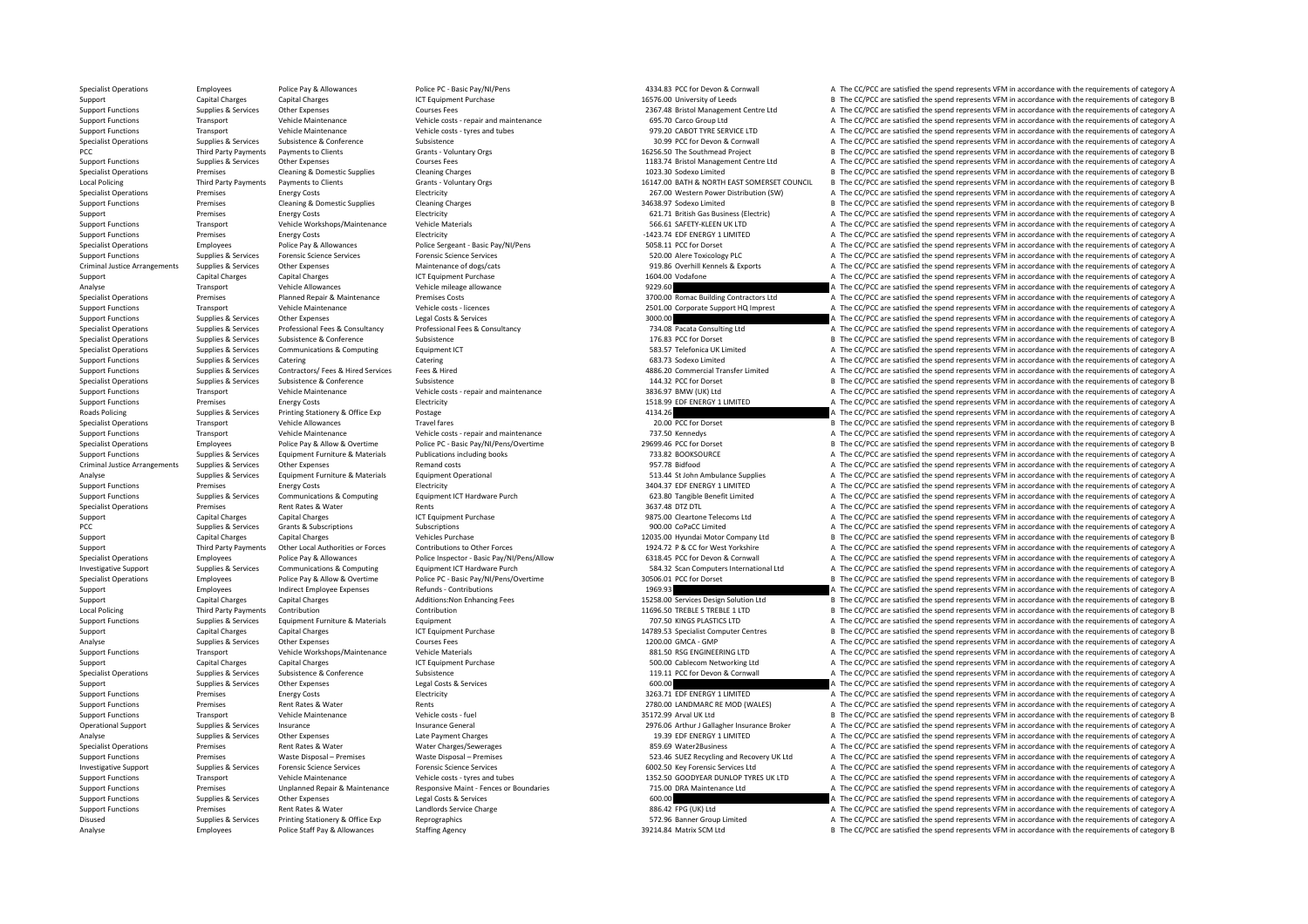Specialist Operations Premises Rent Rates & Water Rents Rents Rents Rents Rents Rents Rent Rents 1320.00 Bristol Airport A The CC/PCC are satisfied the spend represents VFM in accordance with the requirements of category A

Support Functions Supplies & Services Other Expenses Legal Costs & Services Legal Costs & Services Legal Costs & Services 1162.50 A The CC/PCC are satisfied the spend represents VFM in accordance with the requirements of c Support Functions Transport Vehicle Maintenance Vehicle costs ‐ tyres and tubes 1081.00 GOODYEAR DUNLOP TYRES UK LTD A The CC/PCC are satisfied the spend represents VFM in accordance with the requirements of category A Analyse Capital Financing External Interest Debt Charges - Interest Debt Charges - Interest Debt Charges - Interest 7936.84 Public Works Loan Board A The CC/PCC are satisfied the spend represents VFM in accordance with the Supplies & Services Professional Fees & Consultancy Professional Fees & Consultancy Professional Fees & Consultancy<br>
Supplies & Services Communications & Computing Calcioment ICT Software Equipment ICT Software Equipment I Criminal Justice Arrangements Supplies & Services Communications & Computing Equipment ICT Software externed and a represent are a represent are a represent of category A The CC/PCC are satisfied the spend represents VFM i Investigative Support Supplies & Services Medical Fees Pathologists reports Pathologists reports 5224.00 Dr R J Delaney A The CC/PCC are satisfied the spend represents VFM in accordance with the requirements of category A Support Functions Supplies & Services Other Expenses Support Courses Fees Support Courses Courses Courses Fees 3840.00 LION LABORATORIES LTD A The CC/PCC are satisfied the spend represents VFM in accordance with the requir Support Functions Supplies & Services Equipment Furniture & Materials Equipment Operational Equipment Operational Support Detaca and Support Functional 3055.00 Cardiac Science Holdings (UK) Ltd A The CC/PCC are satisfied t Support Functions Supplies & Services Communications & Computing Equipment ICT equipment ICT 700.00 Telefonica UK Limited A The CC/PCC are satisfied the spend represents VFM in accordance with the requirements of category Support Functions Transport Vehicle Maintenance Vehicle costs - repair and maintenance Vehicle Costs - repair and maintenance 592.50 Kennedys A The CC/PCC are satisfied the spend represents VFM in accordance with the requi Investigative Support Supplies & Services Communications & Computing Equipment ICT Hardware Purch 46970.00 CENTERPRISE INTERNATIONAL LTD <sup>B</sup> The CC/PCC are satisfied the spend represents VFM in accordance with the requirements of category B Support Capital Charges Capital Charges Capital Charges Additions:Non Enhancing Fees and a Support Charge Capital Charges Capital Charges Capital Charges Additions:Non Enhancing Fees 8156.47 Kendall Kingscott Ltd A The CC/ Criminal Justice Arrangements Supplies A Services Communications A Computing Equipment ICT Hardware Purch 6800.00 A The CC/PCC are satisfied the spend represents VFM in accordance with the populations of category A The CC/ Roads Policing Premises Premises Rent Rates & Water Rents Rents Rents Rents Rents Rents Rents Rents Rents Rents Rents Partnership and the CC/PCC are satisfied the spend represents VFM in accordance with the requirements of Disused Supplies & Services Printing Stationery & Office Exp Printing Printing Printing Printing Printing Printing States Printing in the Service of Printing States of Printing States of Printing States and Constant Consta Support Functions Premises Planned Repair & Maintenance Servicing - Mechanical Plant 8527.77 Integral UK Ltd A The CC/PCC are satisfied the spend represents VFM in accordance with the requirements of category A The Criteri Investigative Support Supplies & Services Forensic Science Services Forensic Science Services Forensic Science Services Forensic Science Services Forensic Science Services Forensic Science Services 530.83 Public Health Eng Support Functions Supplies & Services Other Expenses Courses Fees Courses Fees 1200.00 Bristol Management Centre Ltd A The CC/PCC are satisfied the spend represents VFM in accordance with the requirements of category A Support Functions Supplies & Services Communications & Computing Equipment ICT Software and Samples and Samples and Samples and Samples and Samples and Samples are a Samples A The CC/PCC are satisfied the spend represents A The CC/PCC are satisfied the spend represents VFM in accordance with the requirements of category A Support Functions Transport Vehicle Allowances Cycle costs Cycle costs Cycle costs Cycle costs 599.92 Halfords Limited A The CC/PCC are satisfied the spend represents VFM in accordance with the requirements of category A C Criminal Justice Arrangements Supplies & Services Other Expenses Late Payment Charges Late Payment Charges Late Payment Charges Late Payment Charges 10.59 EDF ENERGY 1 LIMITED A The CC/PCC are satisfied the spend represent contribution and the property of the Contract Controlly and the Controlly and the Controlly of the Controlly of the Controlly of the Controlly of the Controlly of the Controlly and the Controlly and the Controlly and the C Support Capital Charges Capital Charges Capital Charges Construction & Conversion Works 1985.00 Solar Valley Electrical Limited A The CC/PCC are satisfied the spend represents VFM in accordance with the requirements of cat A The CC/PCC are satisfied the spend represents VFM in accordance with the requirements of category A Specialist Operations Transport Vehicle Maintenance Vehicle Costs - repair and maintenance Vehicle costs - repair and maintenance SA9.87 PCC for Devon & Cornwall A The CC/PCC are satisfied the spend represents VFM in accor Support Functions Employees Police Staff Pay & Allowances Staffing Agency Staffing Agency 2899.68 Adecco UK Ltd A The CC/PCC are satisfied the spend represents VFM in accordance with the requirements of category A Support Sunnort Eunctions Superior Premises Unplanned Repair & Maintenance Resonative Maint - Fences or Roundaries 2280.00 Romac Ruilding Contractors Itd a The CC/PCC are satisfied the spend represents VFM in accordance with the r Investigative Support Supplies & Services Forensic Science Services Forensic Science Services Forensic Science<br>
Support Support Support Support Support Support Support Support Support Support Support Support Support Suppo<br> Supplies & Supplies & Services Subsistence & Conference Conference Conference Meeting Expenses and the manufact Concollege of Policing Ltd and The CC/PCC are satisfied the spend represents VFM in accordance with the requir Supplies & Services Other Expenses Courses Fees Courses Fees and Courses Fees and Courses Fees and Courses Fees and Courses Fees and Courses Fees and Courses Fees and Courses Fees and Courses Fees and Courses Fees and Cour Roads Policing Supplies & Supplies & Services Equipment Furniture & Materials Equipment Operational Development Operational end and the Sands Policing and Sands Policing (SSS) Limi and The CC/PCC are satisfied the spend re Support Capital Charges Capital Charges Construction & Conversion Fees –1603.82 Kendall Kingscott Ltd A The CC/PCC are satisfied the spend represents VFM in accordance with the requirements of category A Operational Support Support Suppolies & Services Equipment Furniture & Materials Equipment Operational Equipment Operational extent of the SEC/PEC are satisfied the spend represents VFM in accordance with the requirements Support Functions Premises Energy Costs Electricity Electricity Electricity Electricity Electricity and the subject of the CC/PCC are satisfied the spend represents VFM in accordance with the requirements of category A Con Operational Support Supplies & Services Contractors/ Fees & Hired Services Fees & Hired Services Fees & Hired Services Fees & Hired Services Fees & Hired Services Services Fees & Hired Services Fees & Hired Services Servic Supplies & Services Subsistence Subsistence Accommodation Accommodation Accommodation 705.49 A The CC/PCC are satisfied the spend represents VFM in accordance with the requirements of category A Support Functions Transport Vehicle Maintenance Vehicle costs repair and maintenance 2694.18 SLOOk & Sons Ltd A The CC/PCC are satisfied the spend represents VFM in accordance with the requirements of category A Support Functions Supplies & Services Equipment Furniture & Materials Publications including books 1800.00 CoPaCC Limited A The CC/PCC are satisfied the spend represents VFM in accordance with the requirements of category Support Functions Supplies & Services Communications & Computing Equipment ICT Repairs & Maintenance 705.00 Sepura PLC A The CC/PCC are satisfied the spend represents VFM in accordance with the requirements of category A S Support Functions Supplies & Services Other Expenses Legal Costs & Services Costs & Services Costs & Services Costs & Services 675.00 A The CC/PCC are satisfied the spend represents VFM in accordance with the requirements Support Functions Premises Energy Costs Electricity Electricity Electricity Electricity Electricity Electricity Electricity and the spend represents of the spend represents VFM in accordance with the requirements of catego Supplies & Supplies & Services Communications & Computing Equipment ICT Hardware Purch 610.07 National Crime Agency A The CC/PCC are satisfied the spend represents VFM in accordance with the requirements of category A supp Support Functions Supplies Services Other Expenses Legal Costs & Services 875.00 A The CC/PCC are satisfied the spend represents VFM in accordance with the requirements of category A Analyse Supplies & Services Other Expenses Late Payment Charges Late Payment Charges Late Payment Charges 2.14 EDF ENERGY 1 LIMITED A The CC/PCC are satisfied the spend represents VFM in accordance with the requirements of Premises Energy Costs Support Functions Premiers Premiers Premiers A The CC/PCC are satisfied the spend represents VFM in accordance with the requirements of category A Support Supportes Supporters Other Expenses 2017 Courses Fees 3582.00 The Investigator 3582.00 The Investigator A The CC/PCC are satisfied the spend represents VFM in accordance with the requirements of category A Support Functions Supplies & Services Communications & Computing Equipment ICT Equipment ICT Equipment ICT Equipment Computing Equipment ICT and the spend of the CC/PC are satisfied the spend represents VFM in accordance w Criminal luctica Arrangements Transport Transport Webicle Maintenance Webicle Consumer Value of category A The Criminal Criminal Luctica Arrangements (Fighter and the consumer of category A Support Capital Charges Capital Charges Capital Charges Capital Charges ICT Equipment Purchase 1604.00 Volument Purchase 1604.00 Vodafone 1604.00 Vodafone A The CC/PCC are satisfied the spend represents VFM in accordance w SUPPORT FUNCTIONS A The CC/PCC are satisfied the spend represents VFM in accordance with the requirements of category A The CC/PC are satisfied the spend represents VFM in accordance with the requirements of category A The Support Functions Supplies & Services Equipment Furniture & Materials Equipment Equipment Equipment Equipment Equipment Equipment Equipment Equipment Equipment executions are equipment of category A The CC/PCC are satisfie Support Functions Supplies & Services Professional Fees & Consultancy Professional Fees & Consultancy Professional Fees & Consultancy Professional Fees & Consultancy 1134.20 A The CC/PCC are satisfied the spend represents Operational Support Supplies & Services Equipment Furniture & Materials Equipment Operational Equipment Operational entrarchive AService COMES are satisfied the spend represents VFM in accordance with the requirements of c Support Functions Supplies & Services Communications & Computing Equipment ICT and the Support Equipment ICT 1605.00 EE Limited A The CC/PCC are satisfied the spend represents VFM in accordance with the requirements of cat C The CC/PCC are satisfied the spend represents VFM in accordance with the requirements of category C Support Capital Charges Capital Charges Purchase 14236.69 Hyundai Motor Company Ltd B The CC/PCC are satisfied the spend represents VFM in accordance with the requirements of category B Support Capital Charges Capital Charges Capital Charges Construction & Conversion Fees 6700.00 Ridge & Partners LLP A The CC/PCC are satisfied the spend represents VFM in accordance with the requirements of category A Crea Local Policing Third Party Payments Payments to Clients Grants Voluntary Orgs 23170. 23170.00 South Gloucestershire Council B The CC/PCC are satisfied the spend represents VFM in accordance with the requirements of categor Support Functions Supplies & Services Forensic Science Services Forensic Science Services Forensic Science Services Forensic Science Services Forensic Science Services Forensic Science Services Forensic Science Services Fo Operational Support of the CC/PCC are satisfied the spend represents VFM in accordance with the requirements of category A The CC/PCC are satisfied the spend represents VFM in accordance with the requirements of category A Support Functions Transport Vehicle Maintenance Vehicle costs - tyres and tubes 727.00 CABOT TYRE SERVICE LTD A The CC/PCC are satisfied the spend represents VFM in accordance with the requirements of category A Support Fu Support Functions Premises Energy Costs Gas Gas Gas Gas Berthelm Communications Gas 893.61 CORONA ENERGY RETAIL 4 LTD A The CC/PCC are satisfied the spend represents VFM in accordance with the requirements of category A Su Support Functions Premises Energy Costs Electricity Electricity and the Support of the Support Functions and the requirements of category A The CC/PCC are satisfied the spend represents VFM in accordance with the requireme Investigative Support Supplies & Supplies & Services Communications & Computing Equipment ICT Hardware Purch 1100.00 Scan Computers International Ltd A The CC/PCC are satisfied the spend represents VFM in accordance with t Support Functions Transport Vehicle Maintenance Vehicle Costs ‐ repair and maintenance 1362.51 SJ Cook & Sons Ltd A The CC/PCC are satisfied the spend represents VFM in accordance with the requirements of category A Support Functions Premises Unplanned Repair & Maintenance Responsive Maint - Drainage 630.00 AWP Services Ltd A The CC/PCC are satisfied the spend represents VFM in accordance with the requirements of category A Support Functions Supplies & Services Other Expenses Legal Costs & Services 2938.00 A The CC/PCC are satisfied the spend represents VFM in accordance with the requirements of category A Support Functions Supplies & Services Equipment Furniture & Materials Publications including books 765.82 BOOKSOURCE A The CC/PCC are satisfied the spend represents VFM in accordance with the requirements of category A Support Supplies & Services Other Expenses Legal Costs & Services And Support and Costs are services and the requirements of category B The CC/PCC are satisfied the spend represents VFM in accordance with the requirements Support Functions Supplies & Services Other Expenses Courses Fees 697.80 Pearson Education Ltd A The CC/PCC are satisfied the spend represents VFM in accordance with the requirements of category A Spendial Courses Fees 697